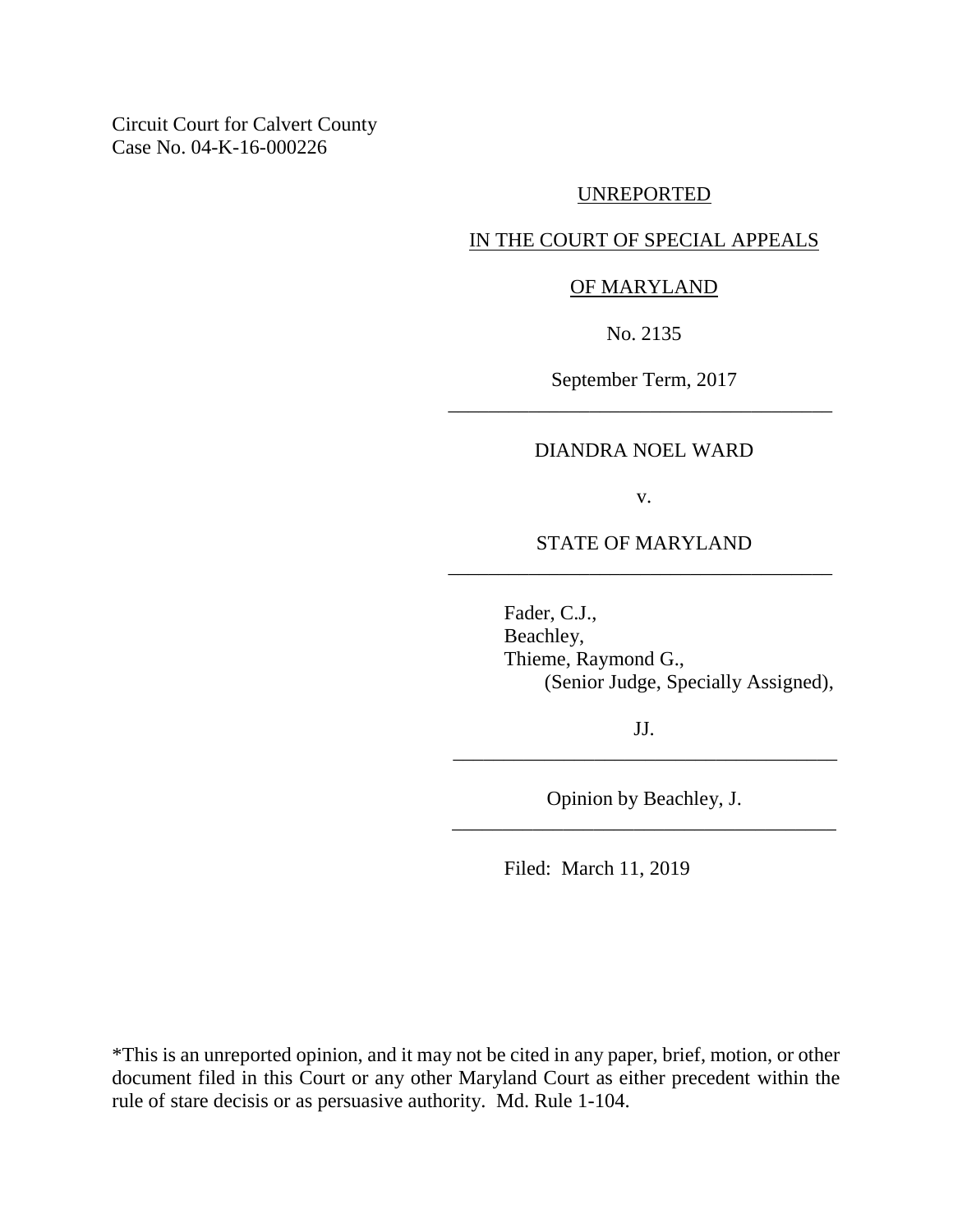After a jury trial in the Circuit Court for Calvert County, Diandra Noel Ward, appellant, was found guilty of first and second-degree child abuse. She was sentenced to twenty-five years' imprisonment, with all but twenty years suspended, for first-degree child abuse. The remaining conviction was merged for sentencing purposes. This timely appeal followed.

## **QUESTIONS PRESENTED**

Appellant presents three questions for our consideration, which we have rephrased slightly, as follows:

1. Did the trial court abuse its discretion in granting the State's motion in limine to redact statements from medical records, thereby impairing appellant's constitutional right to present a defense?

2. Did the trial court abuse its discretion in allowing the State to introduce records from the Office of Child Care?

3. Did the trial court err or abuse its discretion in admitting into evidence text messages sent by appellant?

For the reasons set forth below, we shall affirm.

# **FACTS AND PROCEEDINGS**

This case arises out of allegations that appellant committed child abuse against an infant, J.M., who was born in December 2015. J.M. lived with his mother, V.B., his father, D.M., V.B.'s son from a prior relationship, P.G., and D.M.'s daughter from a prior relationship, S.M. At all times relevant to this case, P.G. was approximately eight years old and S.M. was approximately eleven years old. P.G. and S.M. were allowed to hold J.M. if they were sitting on a couch and their mother or father were present, but they were not permitted to watch him by themselves. With the exception of a respiratory infection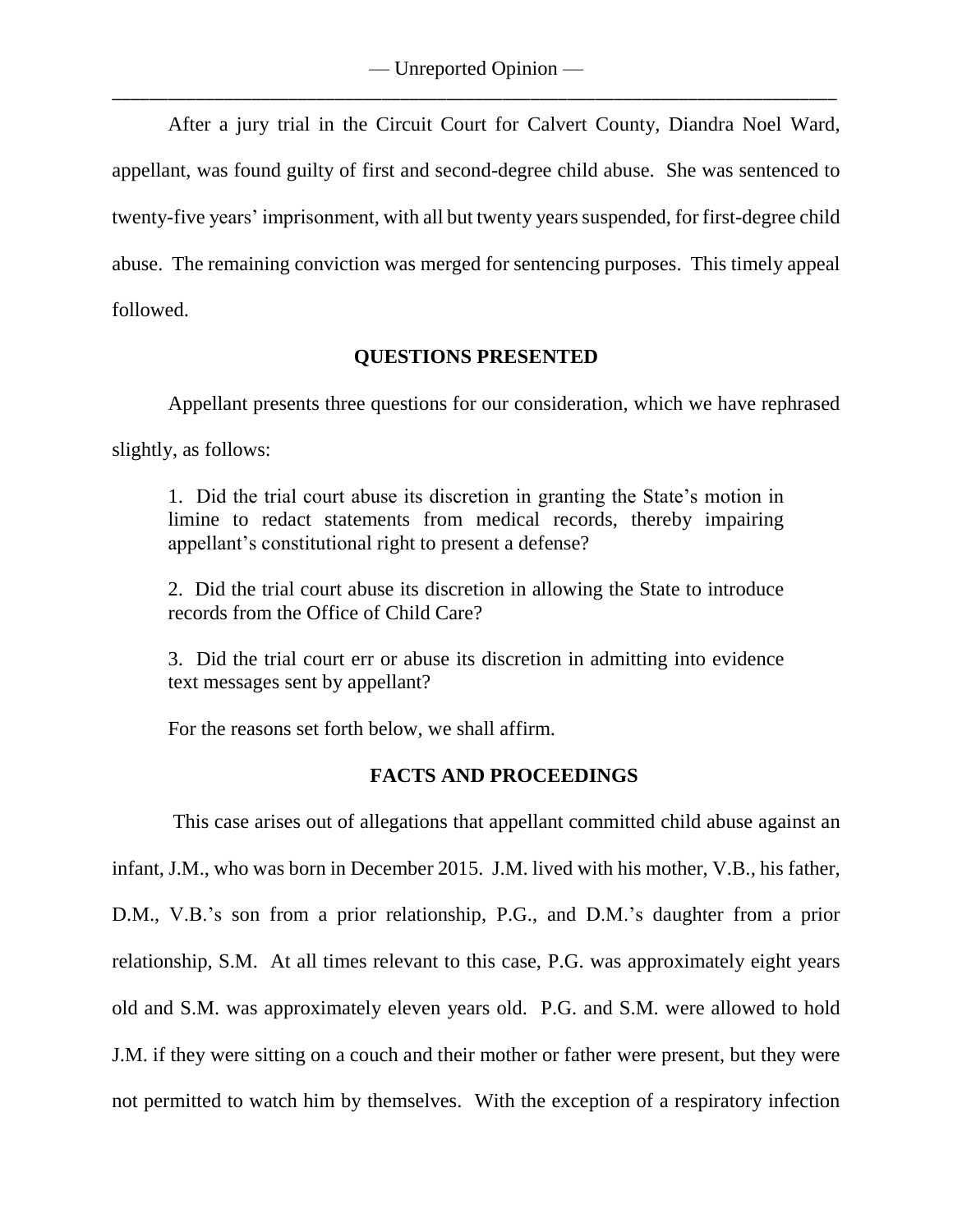and nasal congestion, J.M. was a healthy baby and his parents had no concerns about his development.

On February 1, 2016, J.M. entered First Steps, a licensed daycare center appellant operated in her home in Calvert County. There were six children, including J.M., in appellant's care at First Steps.<sup>1</sup> Appellant used a cellular phone "app" and text messages to keep V.B. apprised of J.M.'s activities throughout the day, including his eating and sleeping habits. Prior to April 15, 2016, J.M. did not have any notable injuries, difficulty breathing, or problems opening or tracking with his eyes. He was able to hold his head up and hold items in his hands.

On the evening of April 14, 2016, J.M. ate normally and slept through the night. The following morning, V.B. took J.M. to appellant's daycare facility. Typically, she would take J.M. out of his car seat, sign in, hug and kiss him, and then hand him over to appellant. When saying goodbye, V.B. would put J.M. "in [her] face and love on him and kiss him." She described holding him in the air and giving him "a shimmy." On April 15, 2016, V.B. received updates from appellant throughout the day, informing her that J.M. had, among other things, consumed baby formula, napped, and had dirty diapers.

At 3:03 p.m., V.B. received a telephone call from appellant asking how fast she could get to the daycare because J.M. was not waking up. When V.B. arrived about fifteen minutes later, she saw an ambulance outside the house. Inside the house, she saw J.M. lying on a couch in his diaper making a "screaming," "screeching" noise that she had never

 $\overline{a}$ 

<sup>&</sup>lt;sup>1</sup> There was no evidence that P.G. or S.M. were ever present at appellant's daycare.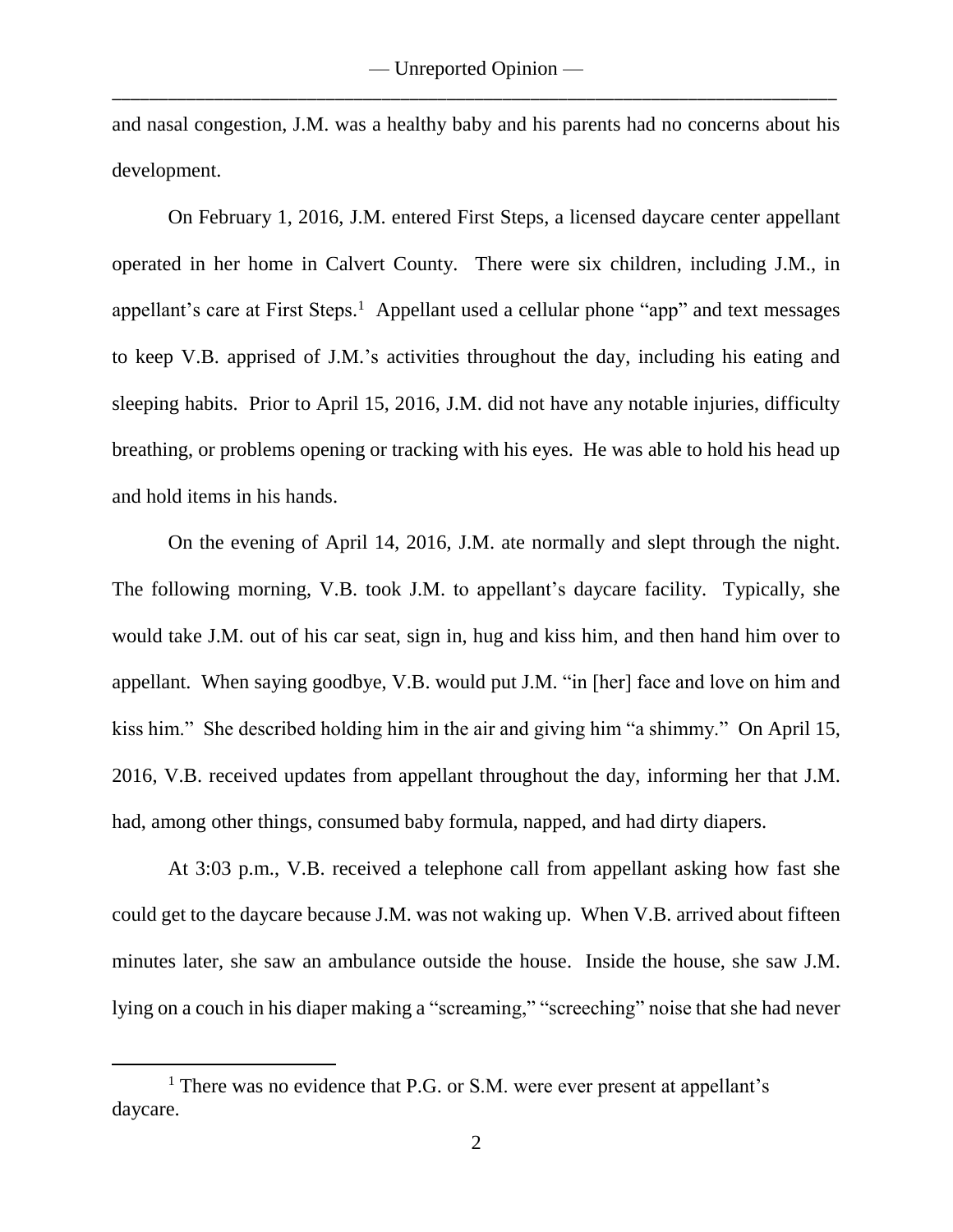heard before. J.M. was placed in the ambulance and V.B. rode with him to Calvert Memorial Hospital. During the ride to the hospital, appellant and V.B. exchanged text messages. When paramedics asked V.B. if J.M. had hit his head, she sent a text message to appellant. Appellant responded that J.M. hit his head "just when I took him out of the car seat earlier, but nothing major[.]"

Katie Krieder, a critical care transport team paramedic for Children's National Medical Center in Washington, D.C. ("Children's National"), and a volunteer paramedic, was dispatched to the daycare at 3:28 p.m. to provide pediatric equipment and an increased level of care for J.M. When she arrived, J.M. was in the ambulance secured to a stretcher. She placed him on a cardiac monitor and checked his vital signs. She observed that J.M. was mostly unresponsive, that he had waxing and waning mental status, that he would not respond to pain, and that he would cry, then become unresponsive, and then cry again. In her report, Ms. Krieder wrote that, in light of the waxing and waning mental status and the absence of a fever or signs of sepsis, there was a strong suspicion of a head injury or brain bleed.

The ambulance took J.M. to Calvert Memorial Hospital, where he was placed in a neck brace, intubated, and received a CAT scan. He was then flown to Children's National, where he was treated by a pediatric neurosurgeon, Dr. Suresh Magge. Dr. Magge reviewed the CAT scan from Calvert Memorial Hospital, which showed blood and fluid on the right side of J.M.'s brain that was creating a midline shift, pushing the brain to the left and increasing pressure on it. In addition, Dr. Magge received a report that one of J.M.'s pupils had been "blown," meaning that it was very large, indicating an increase in pressure on the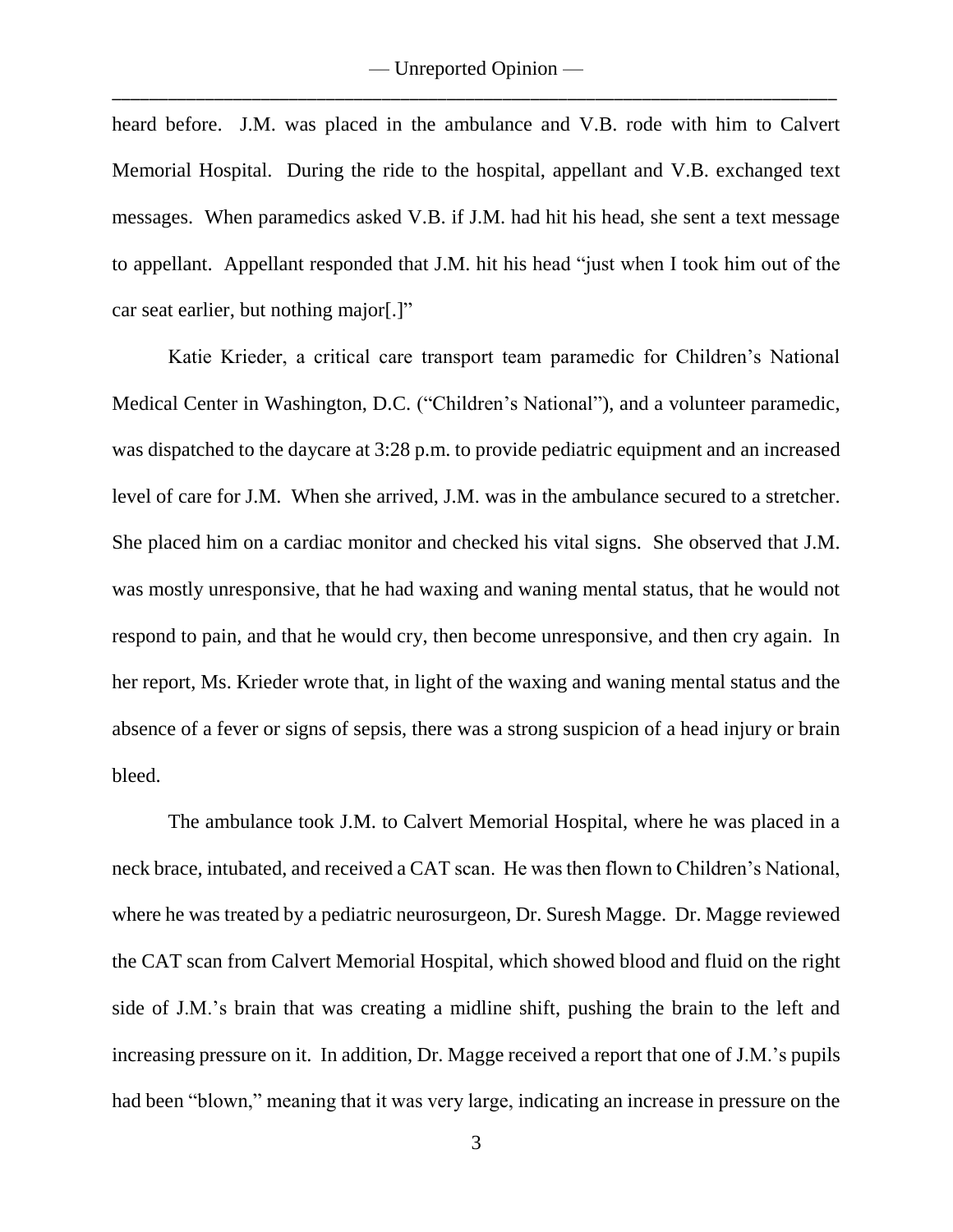brain stem. J.M. had been given medicine to temporarily decrease the pressure and, when he arrived at Children's National, his pupil was "back down again." According to Dr. Magge, J.M. was "basically in a coma" and had life-threatening injuries.

Dr. Magge's initial diagnosis was an "acute on-chronic" subdural hematoma. Dr. Magge based his diagnosis on the CAT scan, which showed the presence of both new blood and old blood under the dural membrane, a strong membrane that covers the brain. Dr. Magge performed a craniotomy to evacuate the blood and fluid that were beneath J.M.'s dural membrane, and determined that J.M. had a subdural hematoma. As soon as Dr. Magge made small cuts in the dura during surgery, "blood and fluid came out under pressure." The fluid was a red mixture of blood and cerebral spinal fluid. Dr. Magge did not observe any old blood but only fresh blood that was clotting. According to Dr. Magge, the injury to J.M. was acute, as opposed to chronic, meaning it occurred "within generally a day or so." He explained that if the blood had been old or sitting for weeks or months, it would have been very thin and brown like motor oil. Dr. Magge did not see any old blood or other signs to suggest a chronic or congenital condition or injury affecting the right side of J.M.'s brain.

Dr. Magge did not recall observing any bruising or trauma to the exterior of J.M.'s skull, but opined that significant force would have been necessary to cause J.M.'s injury. He concluded that J.M.'s injury was consistent with abusive head trauma and could have been caused by shaking. Dr. Magge had never seen the type of injury J.M. suffered occur spontaneously and he ruled out the possibility that J.M. suffered from other conditions such as hydrocephalus or hygroma. In follow up appointments with J.M. after the surgery, Dr.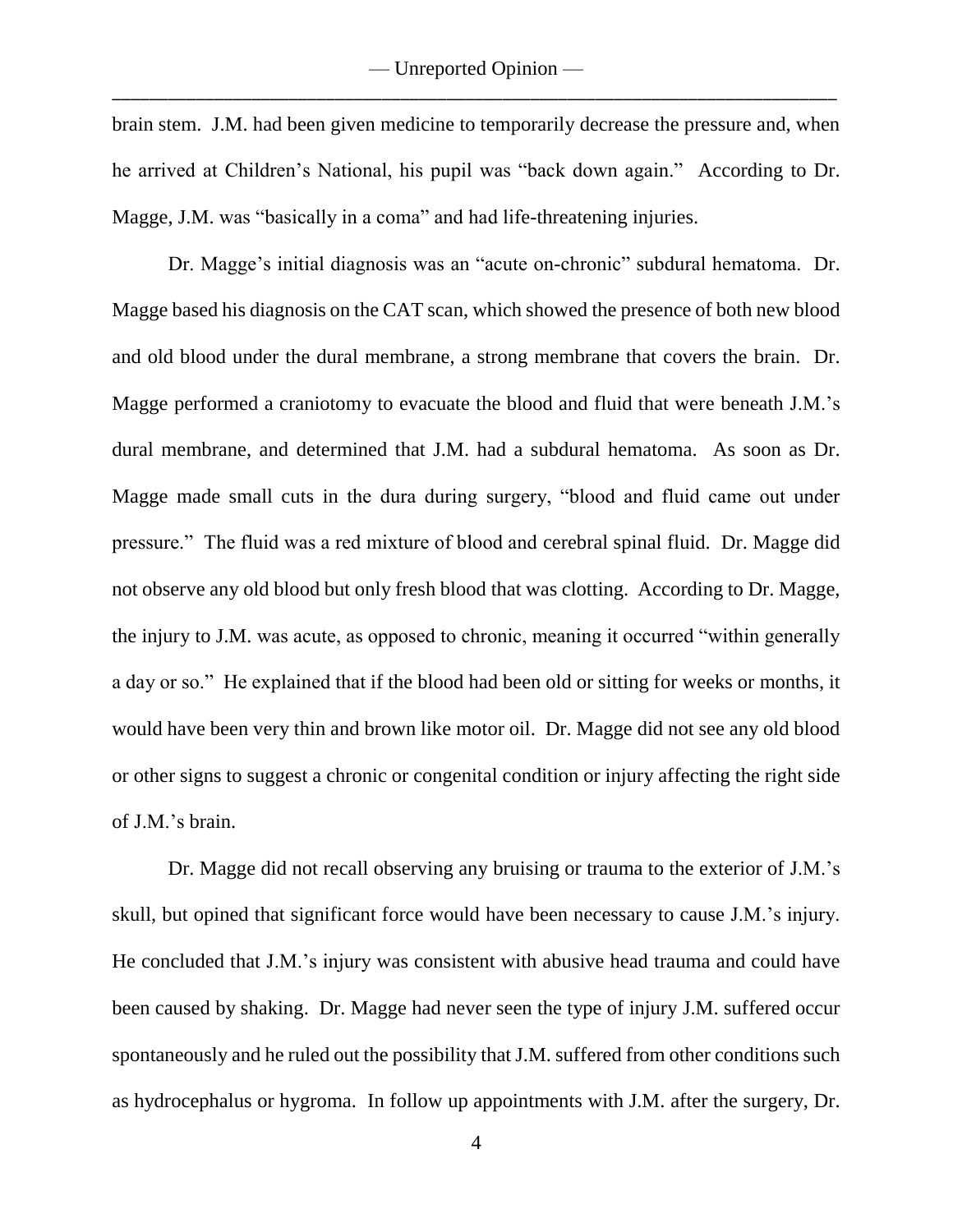Magge observed that the blood clot and midline shift of the brain were gone, but there was lingering damage to the right side of J.M.'s brain.

Dr. Heather de Beaufort, a pediatric ophthalmologist at Children's National, examined J.M. on April 16 and 18, 2016. She found that there were twenty to thirty hemorrhages in the center and periphery of his right eye, but there were no hemorrhages in his left eye, which appeared normal. According to Dr. de Beaufort, bleeding in the peripheral area of the right retina could indicate abusive trauma. Dr. de Beaufort opined that J.M.'s condition was "most consistent with an abusive head trauma" caused by shaking. She stated that there was nothing in his medical treatment, and no other explanation for, the pattern of hemorrhages in his retina that extended into the periphery of his eye. Dr. de Beaufort acknowledged that shaking, with the possibility of a soft impact, also fit within her findings.

On April 15, 2016, Detective Meggan Quinn of the Calvert County Sheriff's Office and Janice Walker from Child Protective Services were dispatched to Children's National to investigate a possible case of child abuse. She interviewed J.M.'s parents and obtained a timeline of events leading up to the time of J.M.'s injury. The following day, Detective Quinn interviewed J.M.'s siblings, P.G. and S.M., and determined that they were not present for J.M.'s injury. Detective Quinn photographed appellant's home and the home of J.M.'s parents. She also obtained screen shots from the cell phone "app" that appellant used to keep V.B. advised of J.M.'s activities each day. Appellant consented to a recorded interview, which was played for the jury at trial.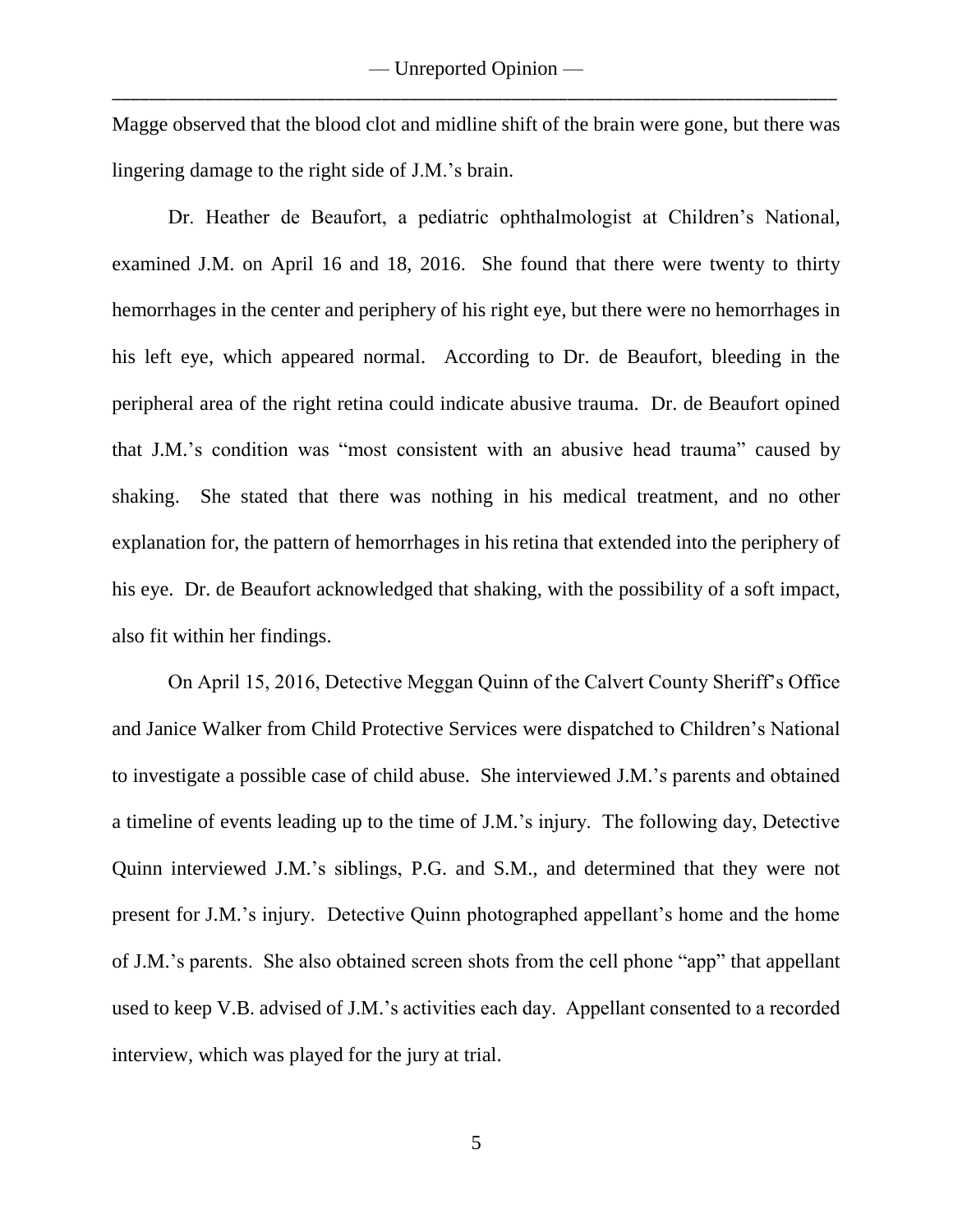Later on April 16th, appellant sent a text message to Detective Quinn stating that she had been speaking with her mother about how V.B. had shaken J.M. when she dropped him off at the daycare the previous day. Detective Quinn then contacted V.B., who demonstrated how she held J.M. by holding "both hands up in the air" and doing "like the airplane wiggle motion." Detective Quinn mentioned this to medical personnel, but she eventually ruled out J.M.'s parents as suspects in his abuse.

On April 28, 2016, Detective Quinn went to appellant's home to execute a search and seizure warrant for electronic evidence. She seized appellant's laptop computer and cell phone, and downloaded the contents of both at the Sheriff's Office. On June 24, 2016, the State charged appellant, by way of criminal indictment, with first and second-degree child abuse. The trial took place on May 15, 16, 18, and 19, 2017.

During appellant's trial, Dr. Allison Jackson, a child abuse pediatrician at Children's National, testified for the State as an expert in child abuse pediatrics. She opined that J.M.'s subdural and retinal hemorrhages were the result of an abusive head trauma, and not chronic subdural fluid in the brain. In determining the cause of the subdural and retinal hemorrhages, Dr. Jackson spoke with J.M.'s parents. She also reviewed, among other things, J.M.'s birth and pediatric records, EMT and hospital records, the CAT scan performed at Calvert Memorial Hospital, MRIs performed at Children's National, and the ophthalmology report. In addition, she spoke with Dr. Magge and conducted a physical examination of J.M. on April 18, 2016.

Dr. Jackson found that prior to April 15, 2016, J.M. was developing normally and that his head circumference was "average." She ruled out infection, underlying bleeding

6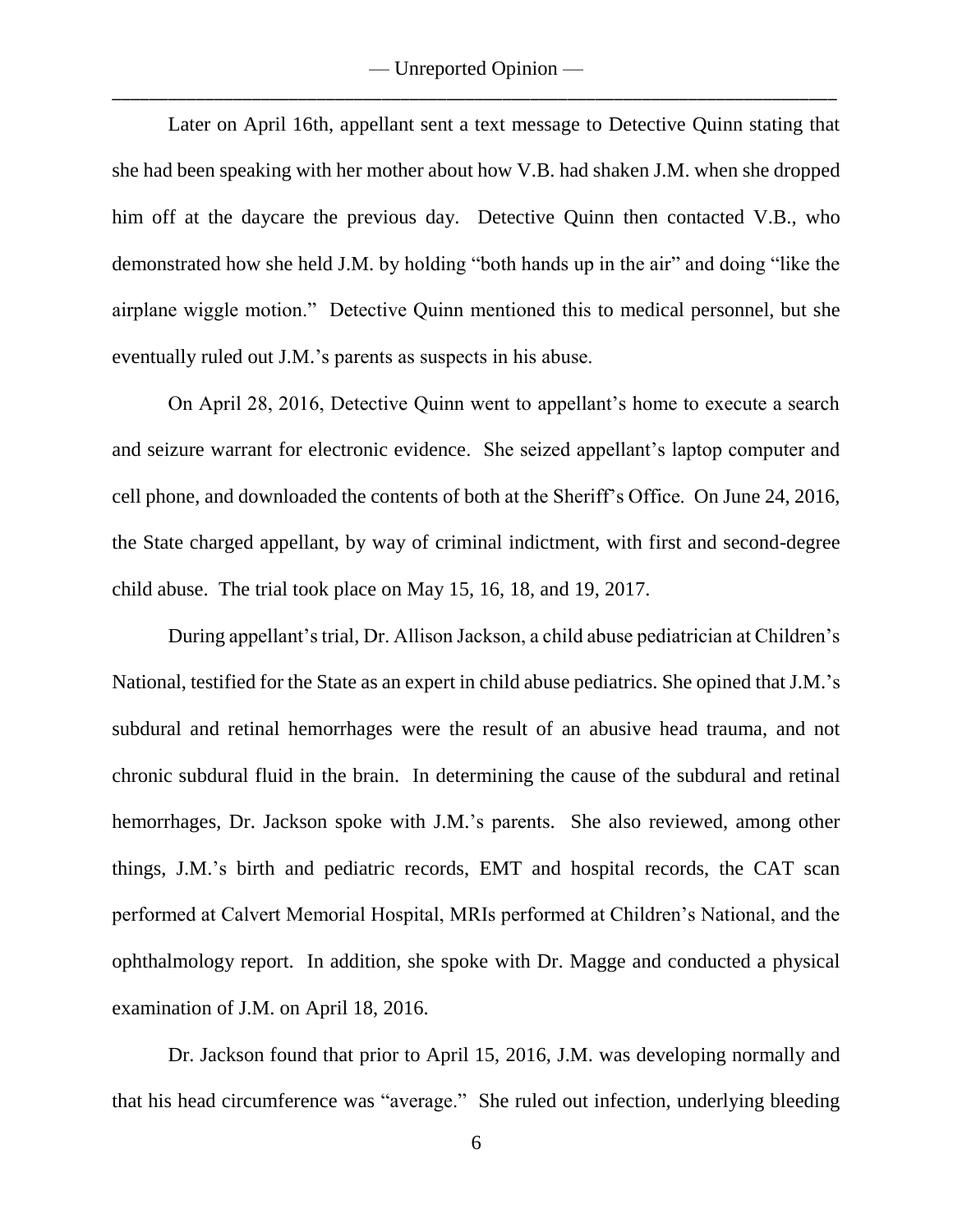disorder, metabolic disorder, and structural defect as the cause of his injury. According to Dr. Jackson, the periods of hypertension that J.M. experienced on April 15, 2016 and his unequal pupils were indicative of a head injury. She opined that "retinal hemorrhages are seen in about 80 percent of cases of abusive head trauma," that they can appear in one or both eyes, and that a distribution of retinal hemorrhages around the periphery of the eye, and not just in the back of the eye, is consistent with abusive head trauma. She explained that such hemorrhages would not be expected in cases involving a chronic illness or chronic subdural fluid in the brain. Dr. Jackson acknowledged that if the CAT scan or MRIs had revealed the formation of a membrane, such results could indicate that J.M. suffered from a chronic condition, but that was not the case. She explained:

And so in the brain when there is a subdural hemorrhage, a membrane can develop in some cases, that kind of walled off scabbed, for lack of a better way of describing it, area. And so it's difficult to see membranes on CT scans, and MRIs are much better. And so our radiologists performed the MRI of [J.M.'s] brain, and one of the things that they were looking for was whether or not there was a membrane that would confirm that there was some chronic component, and there was no evidence of a membrane.

Dr. Jackson noted that there were no marks on J.M.'s skin and he had no fractures or skeletal abnormalities, but explained that abusive head trauma does not require external injuries:

[T]he absence of signs of external trauma, meaning bruising to the head, signs of impact to the head, certainly decreases the likelihood for impact on hard surface, a floor, a wall, a table, but, again, as I just mentioned, that does not exclude the possibility that he was shaken and then tossed or thrown down on something that was soft. So I believe that [J.M.] was shaken, that he was shaken violently, and whether or not there was impact on a soft object remains a possibility.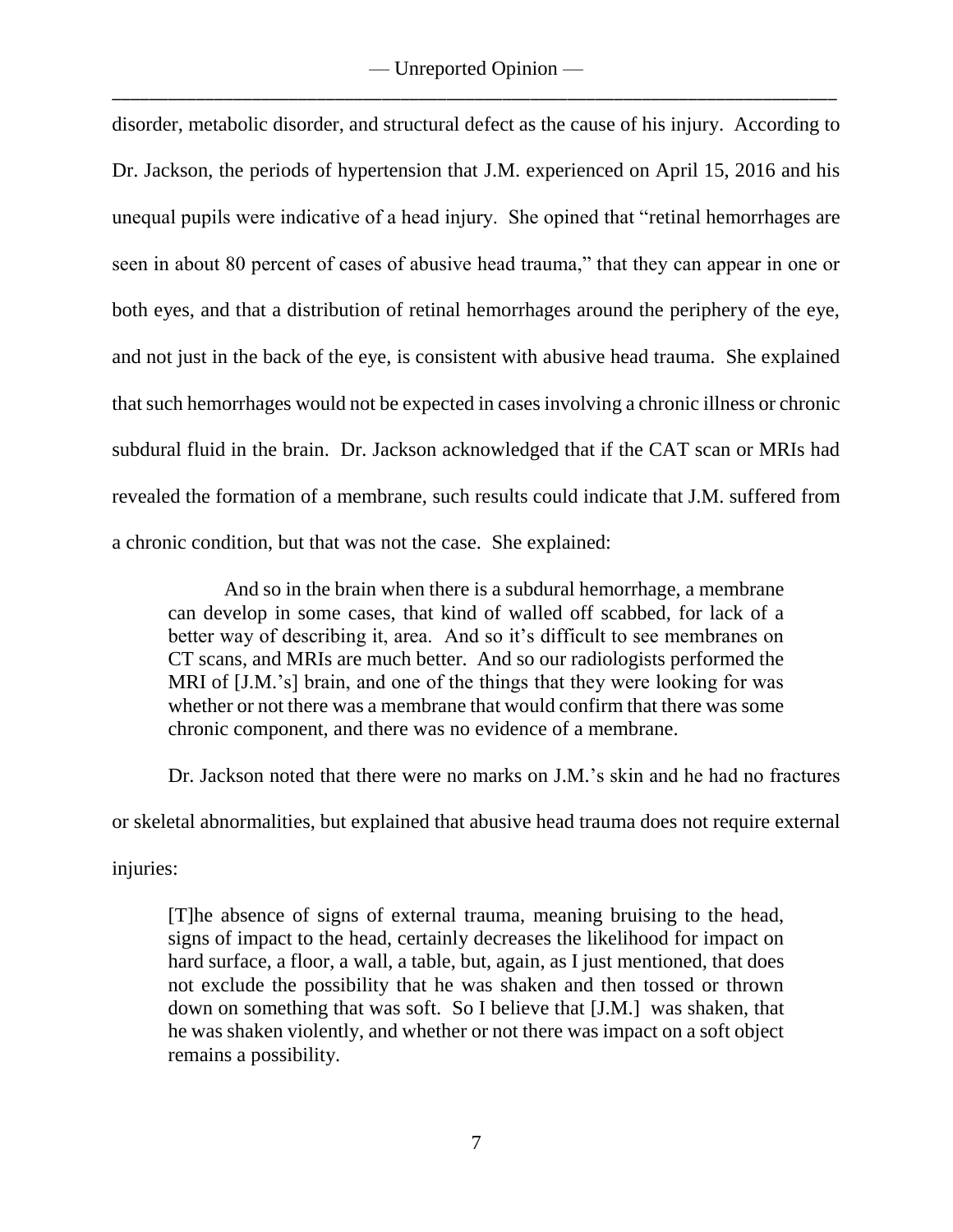— Unreported Opinion — \_\_\_\_\_\_\_\_\_\_\_\_\_\_\_\_\_\_\_\_\_\_\_\_\_\_\_\_\_\_\_\_\_\_\_\_\_\_\_\_\_\_\_\_\_\_\_\_\_\_\_\_\_\_\_\_\_\_\_\_\_\_\_\_\_\_\_\_\_\_\_\_\_\_\_\_\_\_

Dr. Jackson testified that there was no history of accidental trauma serious enough to cause J.M.'s injury, and that bumping his head on a car seat handle could not have caused the type of injury he suffered. She further testified that neither the type of side-to-side movement, or "shimmy," V.B. demonstrated, nor a cold or congestion, nor a fall from a low-to-the-floor child swing could have caused J.M.'s injuries. In addition, it was unlikely, but not impossible, that "[a]ny young child," would have the strength required to cause the injury J.M. suffered. According to Dr. Jackson, J.M. would have exhibited symptoms "[i]mmediately," so his injury must have occurred sometime after his last normal behavior at the daycare on April 15, 2016.

For all of these reasons, Dr. Jackson rejected the notion that J.M. suffered from a chronic subdural hemorrhage and concluded, to a reasonable degree of medical certainty, that J.M. "suffered abusive head trauma resulting in subdural hemorrhage and brain injury, as well as retinal hemorrhages."

The sole defense witness was Dr. Joseph Scheller, an expert in pediatric neurology. After reviewing J.M.'s birth and pediatric medical records, hospital records, physical therapy records, EMT reports, and imaging scans, Dr. Scheller concluded that although J.M. had a subdural hemorrhage and a retinal hemorrhage in one eye, there was no evidence of child abuse, abusive head trauma, or a soft impact to his head. Instead, Dr. Scheller observed on J.M.'s CAT scan an abnormal membrane between his brain and skull. Dr. Scheller opined that J.M.'s body created that membrane to partition off excess fluid that did not belong between the brain and skull, a process that would usually take weeks or months. Dr. Scheller concluded that J.M. had a chronic condition that caused a subdural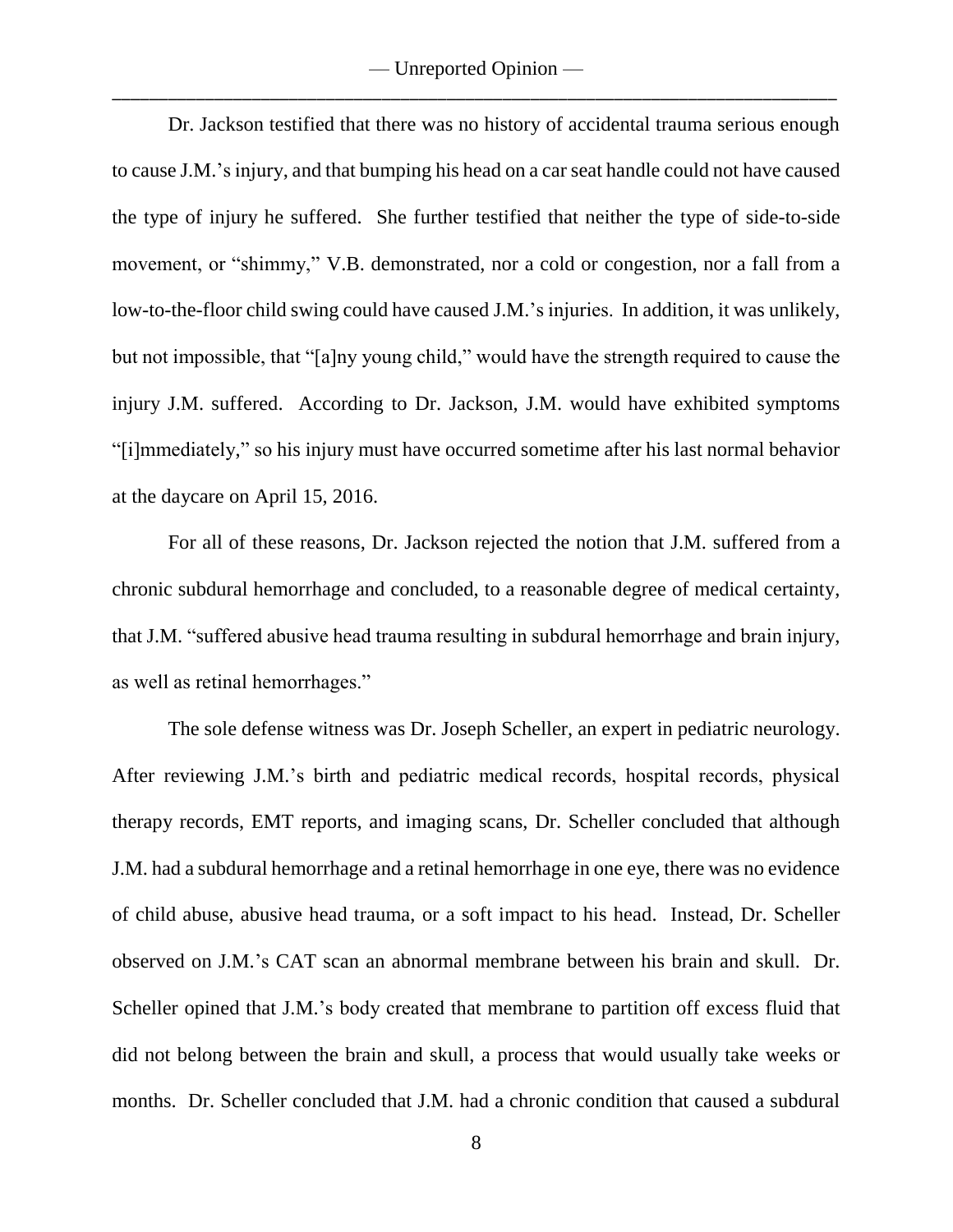hematoma to develop. In support of that conclusion, Dr. Scheller pointed to J.M.'s enlarging head circumference from the time of his birth to April 15, 2016.

Dr. Scheller explained that the bleeding J.M. experienced could have been caused by a fragile membrane, which could bleed on its own, or by the build-up of too much fluid which could cause blood vessels that traverse the skull to the surface of the brain to stretch and bleed. According to Dr. Scheller, it was "understandable" that J.M. had retinal hemorrhages in only his right eye because there was increased pressure on the right side of his brain that "clearly will congest any ability of the vein in the right eye to bring blood back to the heart via the brain." Dr. Scheller stated that he "would never consider shaking in a case like this" because "[y]ou can't shake half of the brain[,]" and "[s]oft impacts are not dangerous." According to Dr. Scheller, "it would be very understandable" that J.M. was irritable due to fluid accumulating in his brain.

In rebuttal, the State called Dr. Gilbert Vezina, the Director of Neuroradiology at Children's National, who was part of the team of doctors that cared for J.M. Dr. Vezina testified as an expert in pediatric neuroradiology. After reviewing J.M.'s MRI studies and CAT scans, he disagreed with Dr. Scheller that J.M. had a chronic subdural membrane. According to Dr. Vezina, the "membrane" Dr. Scheller saw was actually part of the normal arachnoid membrane that covers the brain and not something the brain developed to wall off a chronic injury. The only reason it could be seen on the scan was because there was some acute blood on it. Moreover, J.M. had acute hemorrhaging in three different locations of his brain. Dr. Vezina also rejected Dr. Scheller's opinion that only a small part of J.M.'s brain was injured because a follow-up exam on February 10, 2017, showed that the entire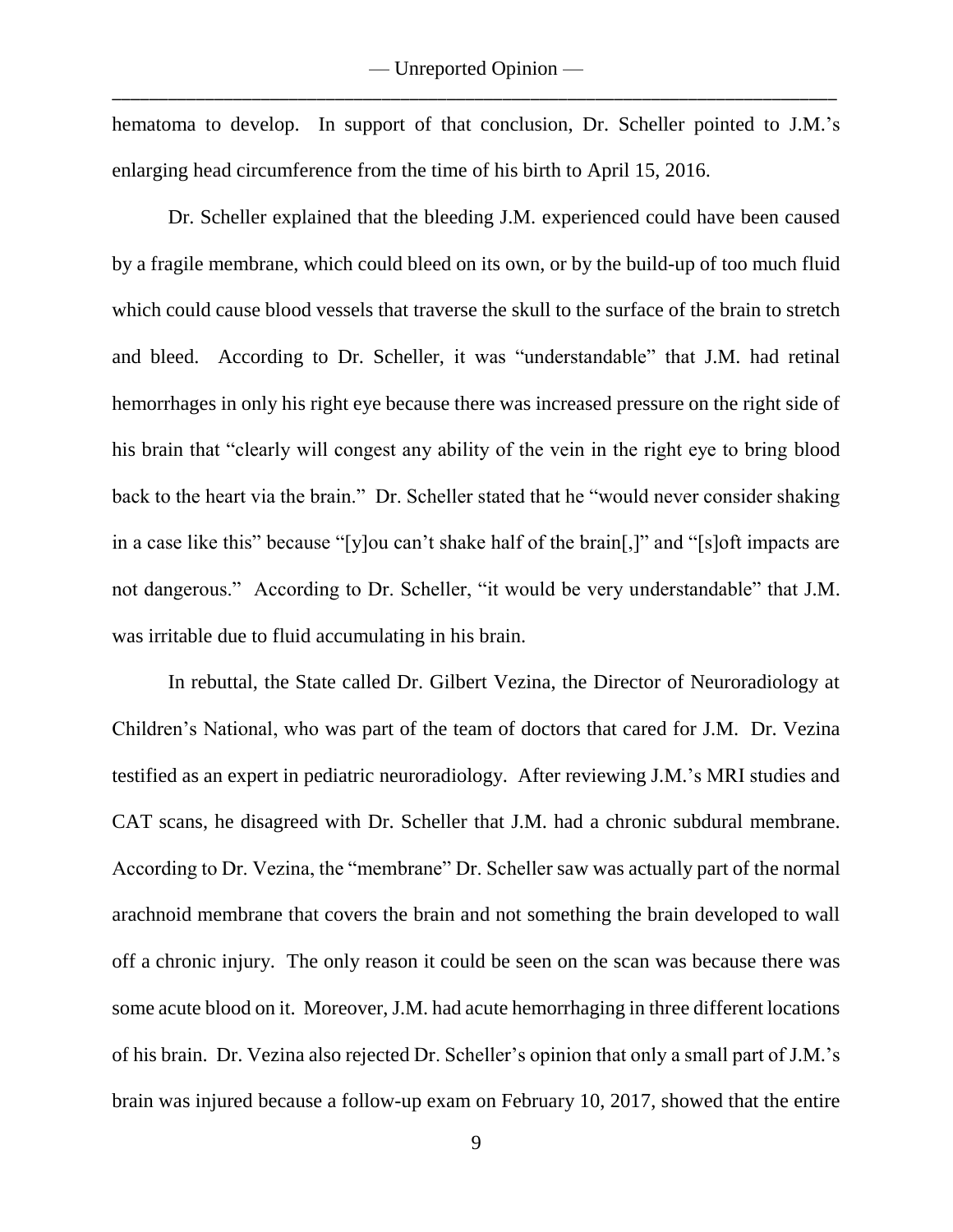right hemisphere of J.M.'s brain was smaller than the left hemisphere and had scarring. According to Dr. Vezina, J.M.'s injuries were common for patients who suffered abusive head trauma.

We shall provide additional facts as necessary in our discussion of the issues presented.

#### **DISCUSSION**

#### **I.**

Appellant first contends that the trial court abused its discretion in granting the State's motion in limine to redact certain statements from J.M.'s medical records that, she asserts, were crucial to one of her theories of the case. Specifically, appellant argues that the jury should have been allowed to consider evidence that J.M.'s siblings, P.G. and S.M., made statements to an emergency room technician at Calvert Memorial Hospital indicating that they had considered harming J.M. We disagree and explain.

On April 15, 2016, while J.M. was being treated at Calvert Memorial Hospital, P.G. and S.M. sat with an emergency room technician. The unredacted medical records are not included in the record on appeal, <sup>2</sup> but in a proffer by defense counsel, it was revealed that S.M. "was initially mad about [V.B. and D.M.] having a baby," but "she is now glad." P.G. told the emergency room technician that he had thought "about throwing the baby down the stairs," and "said he had a pocket knife and wanted to slit the baby's throat." S.M. did not "seem surprised" by P.G.'s statement, and both children went on to speak about other

 $\overline{a}$ 

<sup>&</sup>lt;sup>2</sup> The record includes the redacted version of the medical records which was marked State's Exhibit 2 at the motions hearing and was admitted into evidence at trial.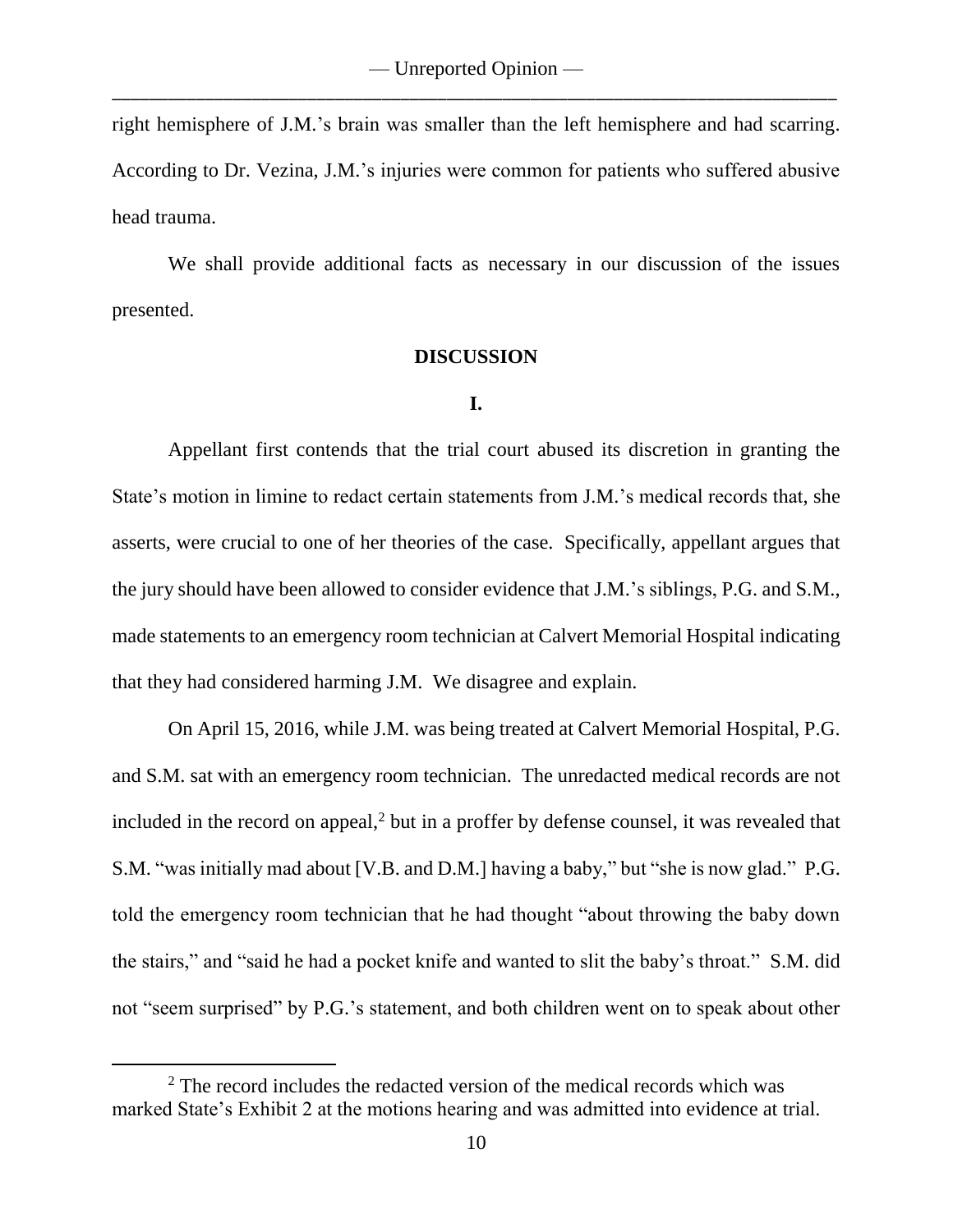topics. The State proffered that the emergency room technician reported the children's comments to a child protective services worker who interviewed each child the following day. During his recorded interview, P.G. said that his statements related to the time his mother and D.M. announced that they were going to have a baby. He said he never did those things, did not plan to do them, and that he loved J.M. as soon as he was born.

At trial, the State sought to redact the children's statements from J.M.'s medical records on the ground that they were inadmissible under the hearsay exception set forth in Maryland Rule 5-803(b)(4) related to statements made for the purpose of medical diagnosis or treatment. The State argued that the children were not patients, that they did not subjectively believe they were speaking to the emergency room technician for the purpose of obtaining a medical diagnosis or treatment, and that they could be called as witnesses by the defense. The State also pointed out that the emergency room technician was not asked to diagnose, treat, or investigate the cause of J.M.'s injury.

The defense argued that the statements should not be redacted, stating:

Clearly there is an investigation by medical personnel to determine, A, whether or not there is information that exists that would be pathologically germane and relevant to a diagnosis relative to treatment. And there is no good reason, aside from it being -- and it's prejudicial, it's prejudicial because it opens two more suspects in the case, two more suspects that had access to the child. But it is not inadmissible as irrelevant, and it's not being offered to prove the truth of the matter asserted.

In fact, the State is offering the medical records in whole. I haven't had a case where the State has moved to redact its own medical records, but understanding the inflammatory content of the statements that were legitimately obtained, it is of no -- it's no surprise to me.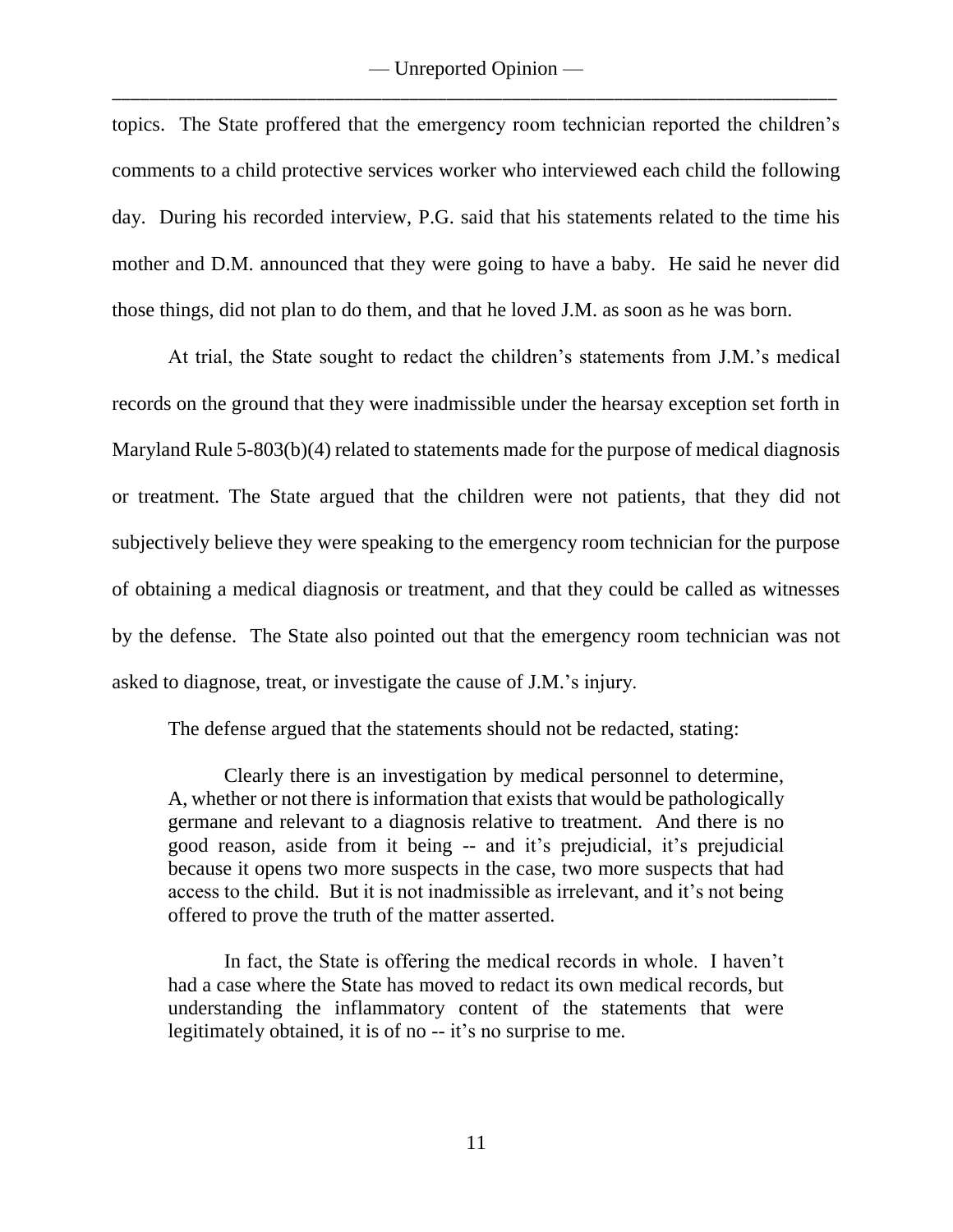The trial court granted the State's motion in limine, thereby permitting the statements to be redacted from J.M.'s medical records, concluding that the children's statements were not "pathologically germane to the treatment of this child," and did not fall within the hearsay exception set forth in Rule 5-803(b)(4).

Appellant does not challenge on appeal the trial court's determination that the children's statements were inadmissible under Rule 5-803(b)(4). Instead, she contends that the "trial judge took an unduly narrow view, considering only one exception to the rule against hearsay and finding that it did not apply." She argues that the trial court could have determined that another exception to the rule against hearsay applied, specifically Md. Rule  $5-803(b)(3)$ ,<sup>3</sup> and the court's "impetus to do so came from defense counsel's proffer as to what was needed to raise the defense that someone other than [appellant]may have harmed  $[J.M.]."$ 

(b) Other Exceptions.

 $\overline{a}$ 

\* \* \*

\* \* \*

(3) Then existing mental, emotional, or physical condition. A statement of the declarant's then existing state of mind, emotion, sensation, or physical condition (such as intent, plan, motive, design, mental feeling, pain, and bodily health), offered to prove the declarant's then existing condition or the declarant's future action, but not including a statement of memory or belief to prove the fact remembered or believed unless it relates to the execution, revocation, identification, or terms of declarant's will.

<sup>3</sup> Maryland Rule 5-803(b)(3) provides:

The following are not excluded by the hearsay rule, even though the declarant is available as a witness: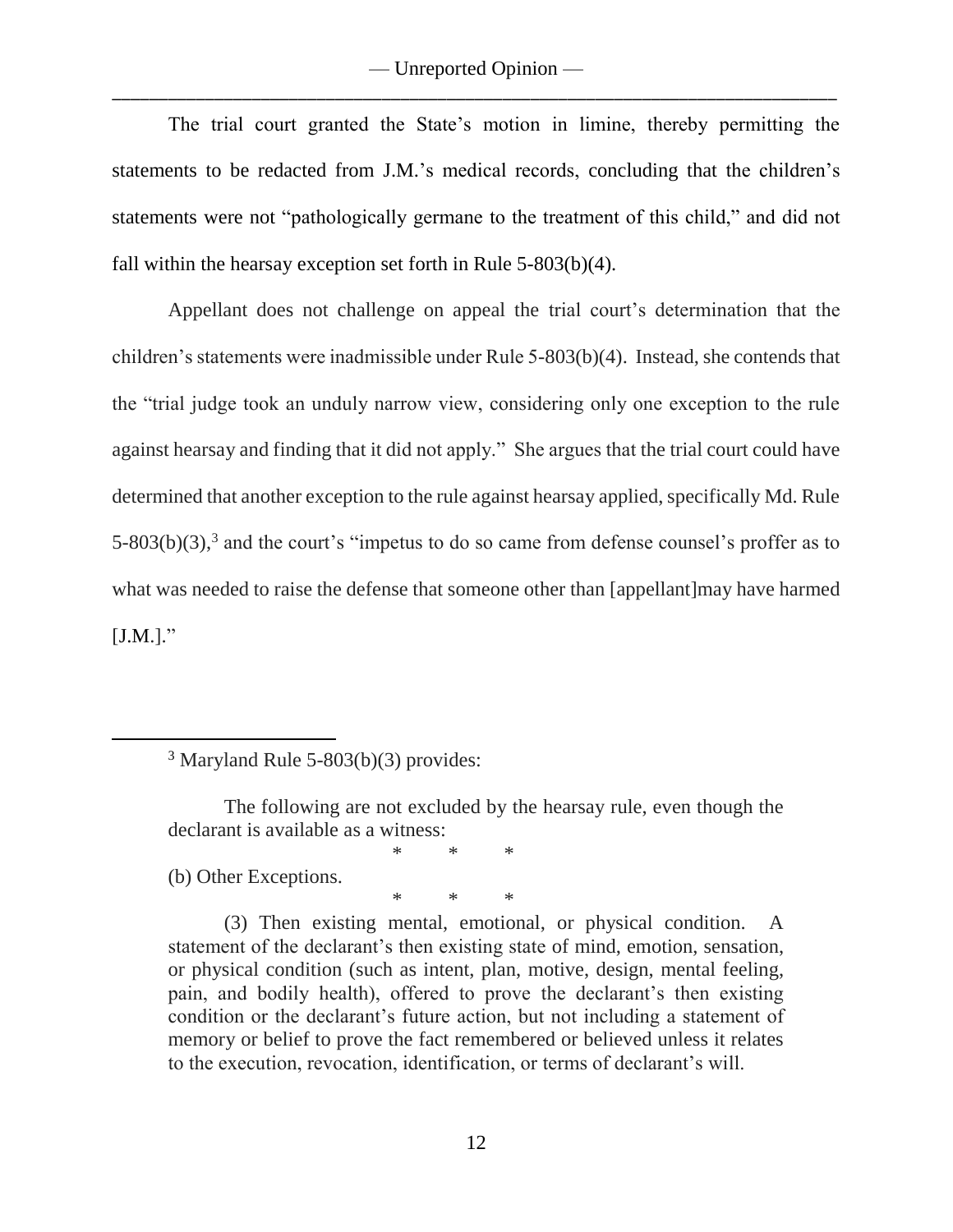The short answer to appellant's contention is that she did not raise below the issue that the children's statements were admissible under the "state of mind" exception set forth in Rule 5-803(b)(3). The discussion between counsel and the trial judge was limited to the admissibility of the statements under the hearsay exception for statements made for the purposes of medical diagnosis or treatment. Because the admissibility of the children's statements under Rule 5-803(b)(3) was not raised in or decided by the trial court, it is not properly before us. Rule 8-131(a).

Even if the issue had been raised below, appellant would fare no better. It is clear that the children's statements were not offered to prove their current state of mind, as the statements pertained to their feelings about having a new sibling prior to J.M.'s birth. Nor were the statements admissible as statements of future action. The children spoke of how they felt in the past, not about what they intended to do in the future. Thus, even if the trial court had considered whether the children's statements were admissible under Rule 5- 803(b)(3), those statements did not fall within the "state of mind" exception.

Similarly, we reject appellant's contention that the exclusion of P.G.'s and S.M.'s statements violated her constitutional right to present a defense. Appellant did not raise this issue below and, accordingly, it is waived. *See* Md. Rule 8-131(a); *Robinson v. State*, 410 Md. 91, 106 (2009) (noting that errors of constitutional dimension may be waived by failure to interpose a timely objection at trial); *White v. State*, 324 Md. 626, 640 (1991) (citing Rule 8-131(a) and holding that a claimed deprivation of the constitutional right to present defense witnesses was not properly before the Court because the argument was not raised before the trial court). The sole argument raised by the defense at trial was that P.G.'s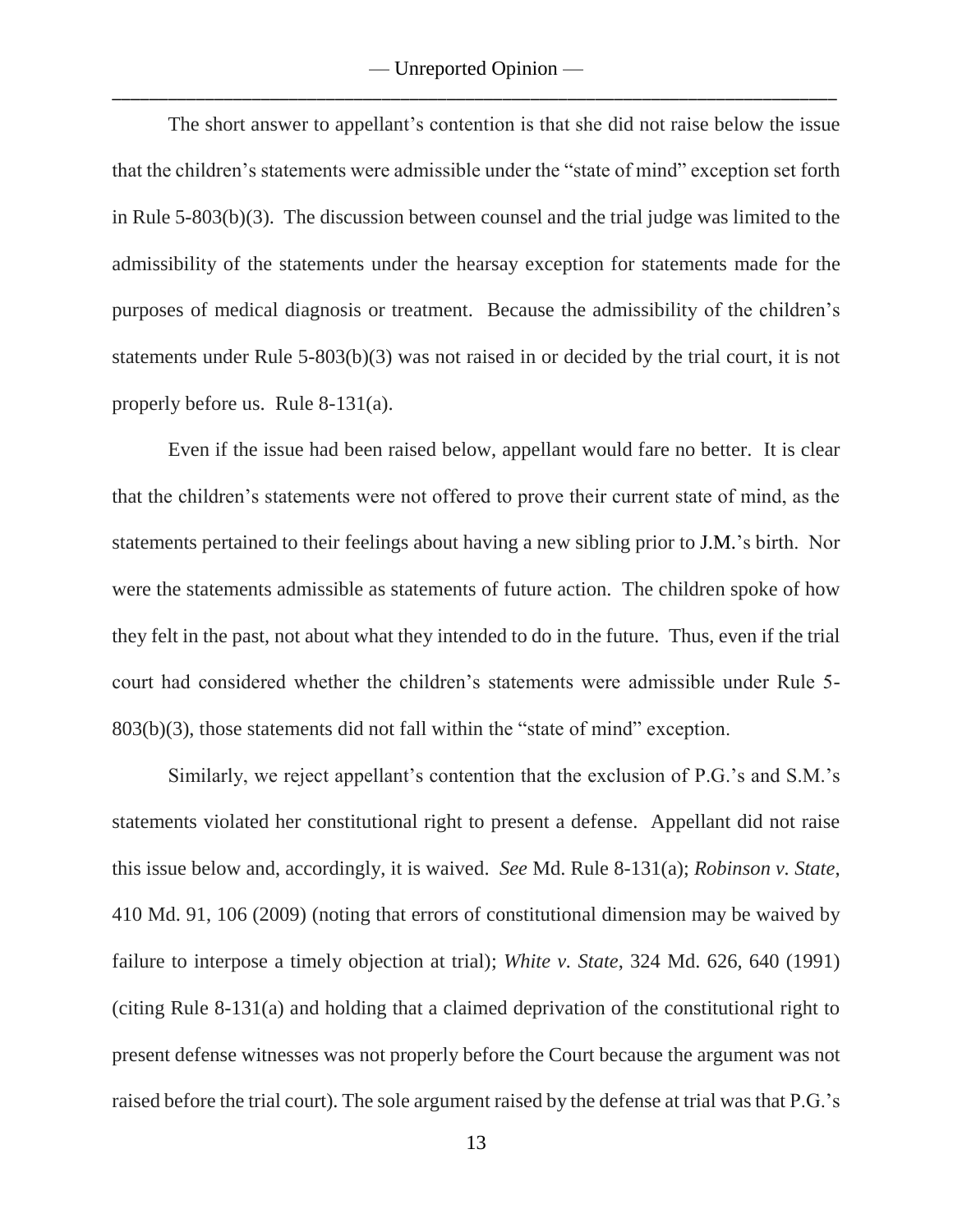and S.M.'s statements to the emergency room technician were admissible under Rule 5- 803(b)(4). The court did not err in rejecting that argument.

Finally, we note that appellant was not precluded from calling the children to testify at trial. Contrary to appellant's argument that "it is not entirely clear that the defense attorney could have obtained the testimony of the children," the transcript of the motions hearing makes clear that defense counsel wanted to subpoena P.G. to testify at trial and that the State had arranged for him to be served. That did not happen. As the State suggests, it is likely that P.G. was not called to testify at trial because appellant's defense was not that someone else caused J.M.'s injuries, but that they were caused by a chronic condition that made him prone to develop a subdural hematoma.

#### **II.**

Appellant next contends that the trial court abused its discretion in allowing the State to introduce into evidence records from the Maryland Department of Education's Office of Child Care. At a motions hearing on the first day of trial, defense counsel objected to the State's plan to introduce records from the Office of Child Care regarding licensing and inspection issues pertaining to appellant's daycare. Defense counsel argued that the documents should be excluded as a discovery sanction because they had not been produced by the State until twelve days before trial. He also asserted that the records were generated after April 15, 2016, the date of J.M.'s injuries, and therefore were not relevant. The State countered that it received the documents on May 3, 2017, and immediately provided them to defense counsel. Those documents included an April 19, 2016 statement by appellant to Stacy Modlin, a licensing specialist from the Office of Child Care, about what had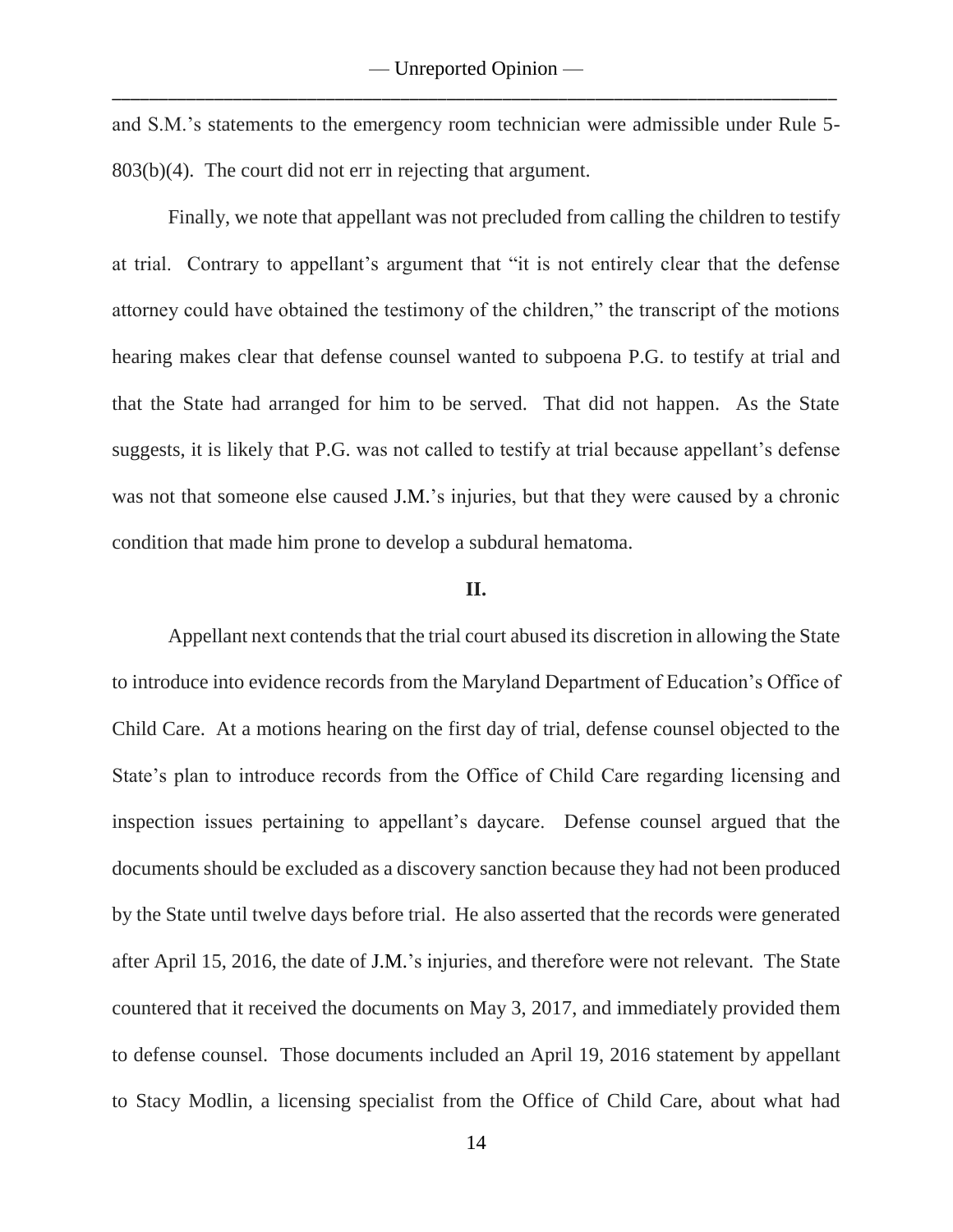happened to J.M. four days earlier. The documents also included a statement by appellant that every room in her house had been licensed for daycare, that J.M. had been sleeping in a swing, and that he had been sleeping in a room that was not approved for sleeping. The State argued that both defense counsel and appellant were aware of the inspection and licensing issues pertaining to the daycare and of the existence of the documents, which the Office of Child Care provided directly to appellant.

The court ruled that it would allow evidence of violations that existed on April 15, 2016, the condition of the home, where J.M. was located within the home, and statements appellant made. The court did not allow evidence of problems or violations at the daycare prior to or subsequent to April 15, 2016. With respect to appellant's assertion of a discovery violation, the court stated:

And by the way, just to finally address that, I found that there was no discovery violation because I really found that the State immediately upon receipt of the documents, they have a duty to provide ongoing discovery. They did just what they were supposed to do, they forwarded that information to [defense counsel], who did what he was supposed to do. He reviewed them, filed the appropriate motion relative to this case.

Appellant challenges the trial court's decision to admit portions of the records from the Office of Child Care on two grounds. First, she argues that the records "should have been ruled inadmissible in their entirety as a consequence of the violation of the rules governing discovery in criminal cases." She asserts that the trial judge failed to make an explicit ruling regarding compliance with the discovery rules, made no mention of sanctions, and abused his discretion by failing to find a discovery violation. Second, she argues that although the statements she made to Ms. Modlin about her care of J.M. on April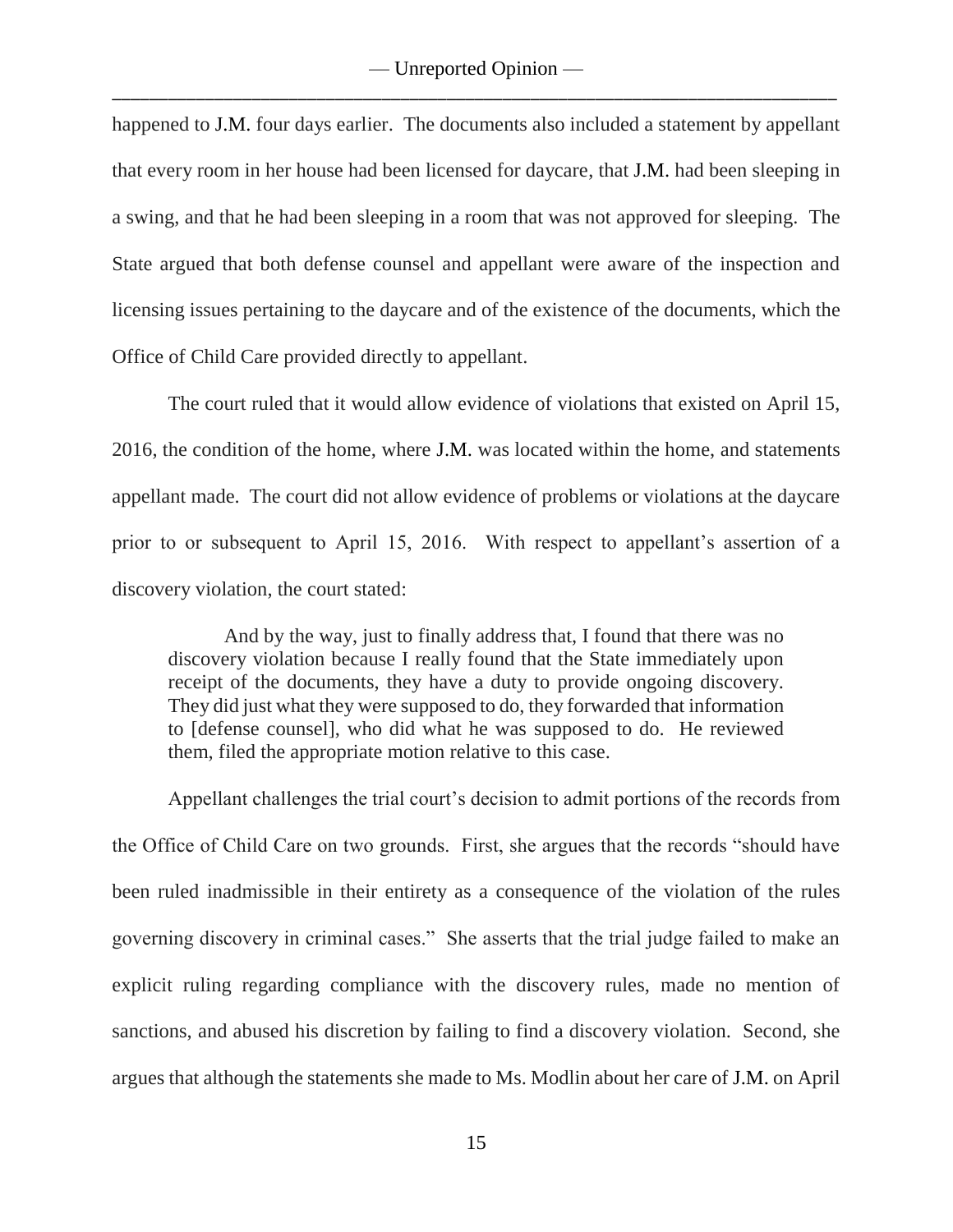15, 2016, were admissible, other evidence of compliance with licensing regulations was irrelevant to the determination of whether she injured J.M., and erroneously placed before the jury "what was essentially 'bad acts' evidence." We disagree and explain.

#### **A. Discovery Violation**

We review whether a discovery violation occurred *de novo*. *Cole v. State*, 378 Md. 42, 56 (2003). The remedy for a discovery violation is, "in the first instance, within the sound discretion of the trial judge. The exercise of that discretion includes evaluating whether a discovery violation has caused prejudice. Generally, unless we find that the lower court abused its discretion, we will not reverse." *Id.* (quoting *Williams v. State*, 364 Md. 160, 178 (2001)). An abuse of discretion occurs when the trial court acts in "an arbitrary or capricious manner" or "acts beyond the letter or reason of the law." *Johnson v. State*, 228 Md. App. 391, 433 (2016) (quoting *Brewer v. State*, 220 Md. App. 89, 111  $(2014)$ .

This Court has declined to find discovery violations—much less sanctions—where discovery materials were disclosed near the start of trial. In *Joyner v. State*, the State "did not disclose the identity of its expert witness . . . until the prosecutor attempted to file that information with the circuit court and [Joyner's] counsel . . . eight days prior to trial." 208 Md. App. 500, 529 (2012). Although this Court recognized that the State was required to disclose the identities of its witnesses within thirty days of the appearance of counsel or the first appearance by the defendant pursuant to Rule 4-263(h), we nevertheless concluded that "the State fulfilled its 'continuing duty to disclose' by supplementing its discovery" pursuant to Rule 4-263(j). *Id*.; *see also Morton v. State*, 200 Md. App. 529, 542-44 (holding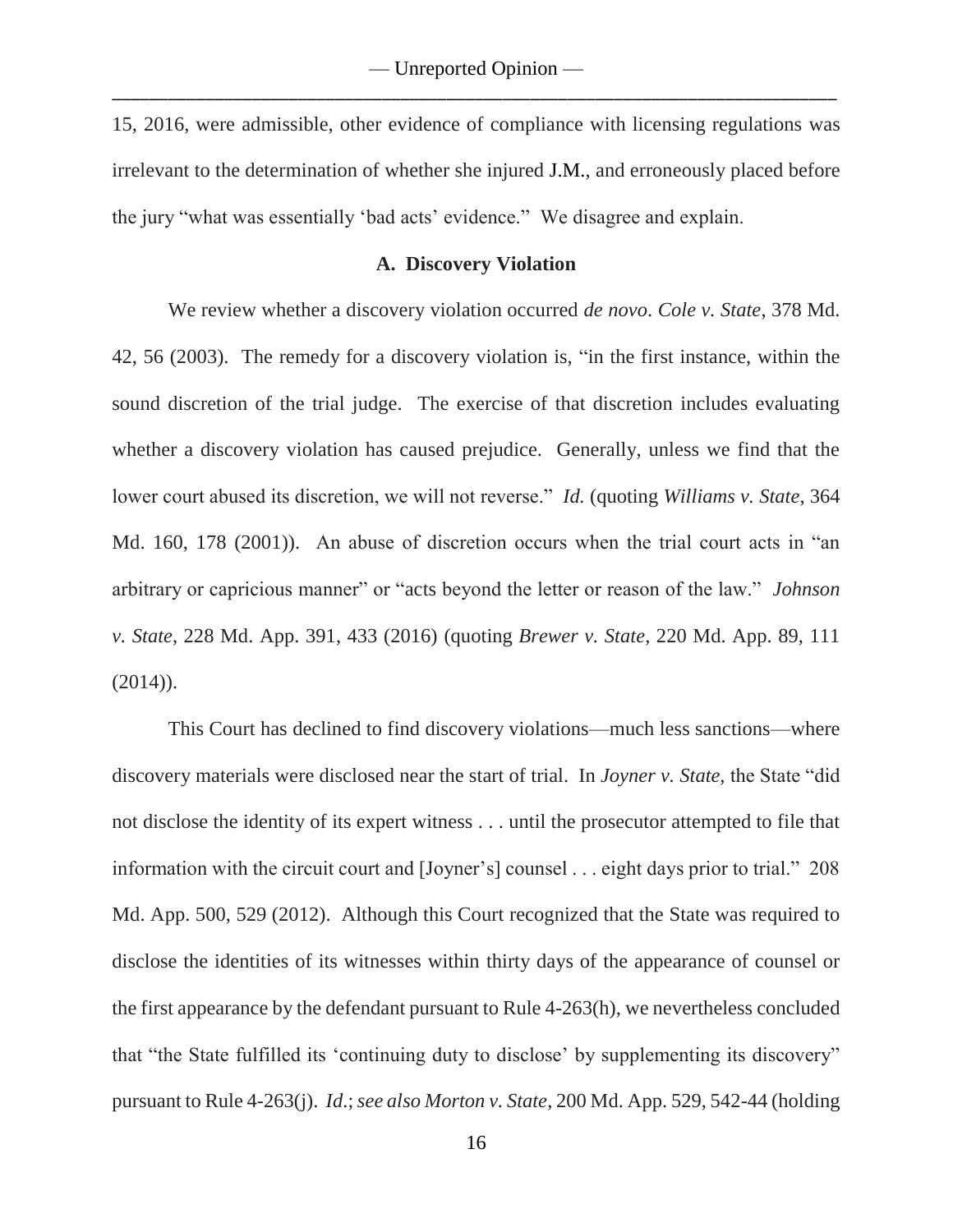that trial court did not abuse its discretion in declining sanctions despite State's disclosure of expert witness one week before trial).

 Here, the prosecutor scanned and e-mailed the records from the Office of Child Care to defense counsel as soon as she received them, twelve days before trial. The prosecutor explained at the motions hearing that, based on conversations she had with the attorney representing appellant with regard to daycare licensing issues, she believed that defense counsel already possessed the records from the Office of Child Care. Nevertheless, she sent them to defense counsel in "an abundance of caution." The trial court found that the State provided the documents in a timely manner, and that there was no discovery violation. Because the State "fulfilled its 'continuing duty to disclose' by supplementing its discovery," the trial court did not err in finding no discovery violation. *Joyner*, 208 Md. App. at 529.

#### **B. Relevance of Compliance with Licensing Regulations**

Appellant contends that the trial court abused its discretion in admitting certain records from the Office of Child Care that did not pertain to how J.M. was injured on April 15, 2016. She acknowledges that the trial court properly admitted her statements to Ms. Modlin, the licensing specialist, about her care of J.M. on the date of the incident, but argues that the court erred in admitting other information from records dated April 19, 2016. Specifically, appellant points to part four of the summary of findings, in which Ms. Modlin wrote, "the child should not have been sleeping in a swing without permission or approval from the child's health care provider. Provider also does not have an audio/video monitor to allow for sight and sound monitoring and it appears from the 2015 fire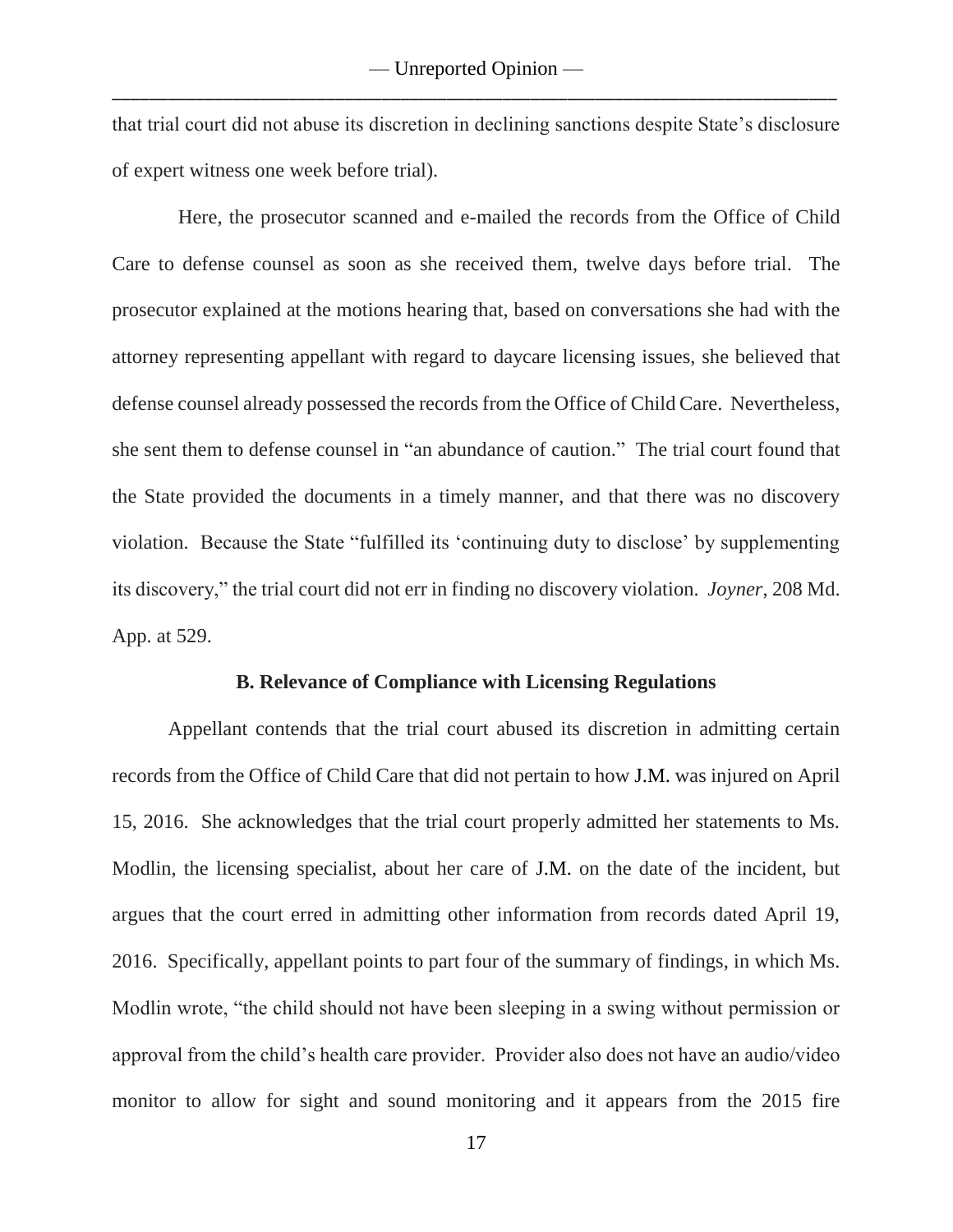inspection, the room where the child was asleep is not approved for sleeping." According to appellant, evidence of non-compliance with daycare licensing requirements placed before the jury what was essentially "bad acts" evidence that is excluded under Rule 5-  $404(b).<sup>4</sup>$ 

This issue was waived and is not properly before us. The Court of Appeals has consistently held that reversible error will not be found on appeal "when objectionable testimony is admitted if the essential contents of that objectionable testimony have already been established and presented to the jury *without objection* through prior testimony of other witnesses." *Yates v. State*, 429 Md. 112, 120 (2012) (quoting *Grandison v. State*, 341 Md. 175, 218-19 (1995)); *accord DeLeon v. State*, 407 Md. 16, 31 (2008) (holding that defendant waived an objection to what he claimed was irrelevant and highly prejudicial testimony about his purported gang affiliation because evidence on the same point was admitted without objection elsewhere at trial); *Paige v. State*, 226 Md. App. 93, 124 (2015) (objection waived when similar evidence was admitted without objection).

The record before us shows that Ms. Modlin testified, without objection, that she prepared an inspection report relating to the April 15, 2016 events involving J.M., that

 $\overline{a}$ 

<sup>4</sup> Maryland Rule 5-404(b) provides:

<sup>(</sup>b) **Other crimes, wrongs, or acts**. Evidence of other crimes, wrongs, or acts including delinquent acts as defined by Code, Courts Article, § 3-8A-01 is not admissible to prove the character of a person in order to show action in conformity therewith. Such evidence, however, may be admissible for other purposes, such as proof of motive, opportunity, intent, preparation, common scheme or plan, knowledge, identity, or absence of mistake or accident.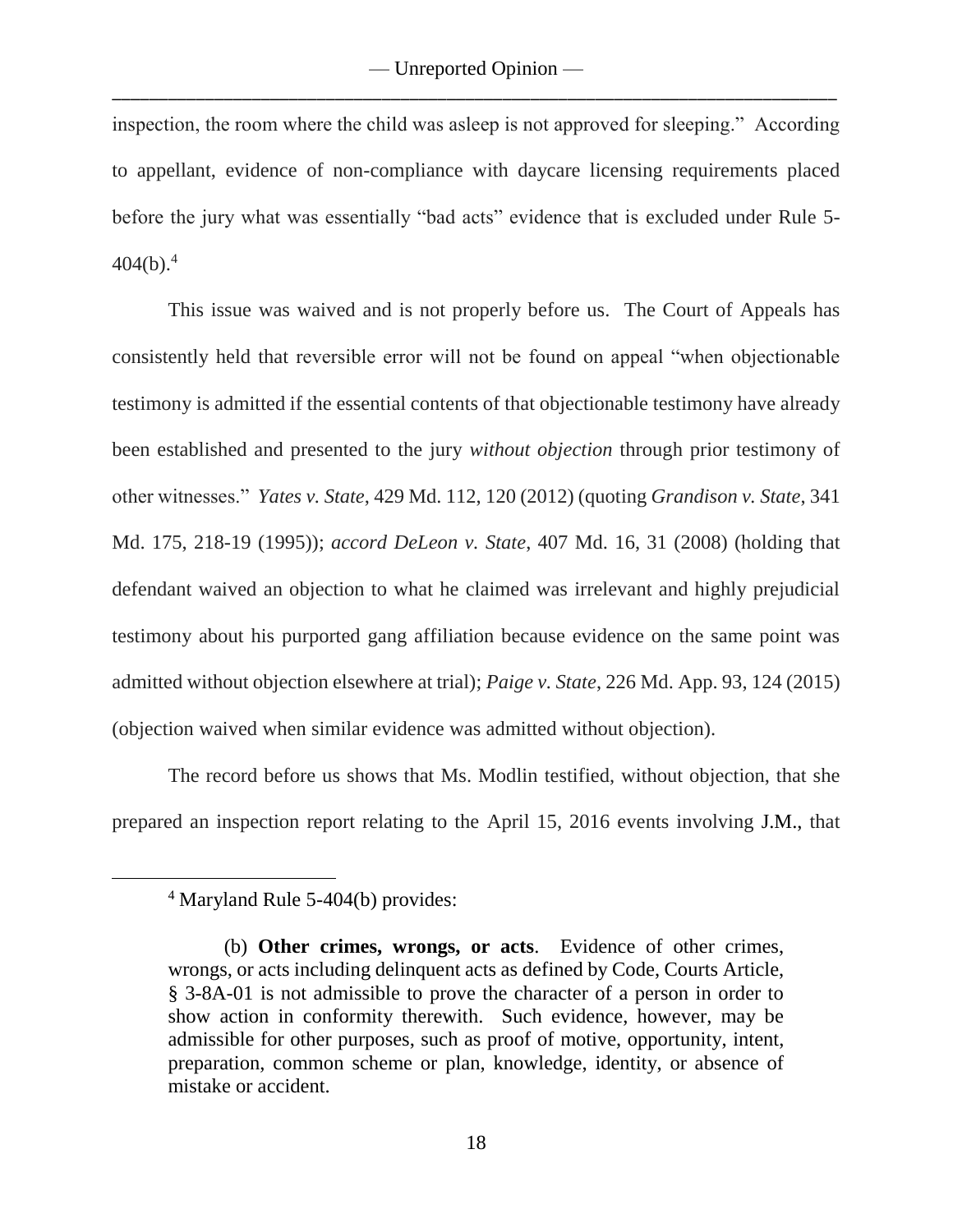appellant told her J.M. was asleep in a swing in an office bedroom not approved for sleeping, and that appellant's bedroom was not approved for sleeping. The information contained in Ms. Modlin's report was cumulative of her testimony at trial. Thus, even if the trial court erred in admitting the Office of Child Care report, the error was rendered harmless. *See Yates*, 429 Md. at 120 (holding that there is no reversible error when objectionable testimony is admitted if that testimony was already presented to the jury without objection).

### **III.**

Appellant's final contention involves the trial court's decision to admit into evidence an e-mail she sent to Ms. Modlin on March 16, 2016, as well as two text message exchanges with an individual named Patrick Dobson which occurred approximately two weeks prior to April 15, 2016.<sup>5</sup> The March 16th e-mail to Ms. Modlin, which was admitted as State's Exhibit 59, provided, in relevant part:

## Hey Stacy,

Sorry it took so long to get this done been dealing with some stuff and wasn't sure if I was gonna continue to do daycare anymore but things have started to get better kind of so we'll see how much longer I'll stay in this field. Anyway, enough of the rambling lol finally got passing results and it only had to be done once ... Yessss!!!!! Any questions, let me know. Diandra

A text message exchange apparently from March 30, 2016, which Detective Quinn

read in court, provided as follows:

 $\overline{a}$ 

<sup>&</sup>lt;sup>5</sup> The March 16, 2016 text message from appellant to Ms. Modlin was admitted in evidence as State's Exhibit 59, and a copy of it is included in the record. The messages between appellant and Patrick Dobson were marked and admitted in evidence as State's Exhibits 60 and 61, but are not included in the record.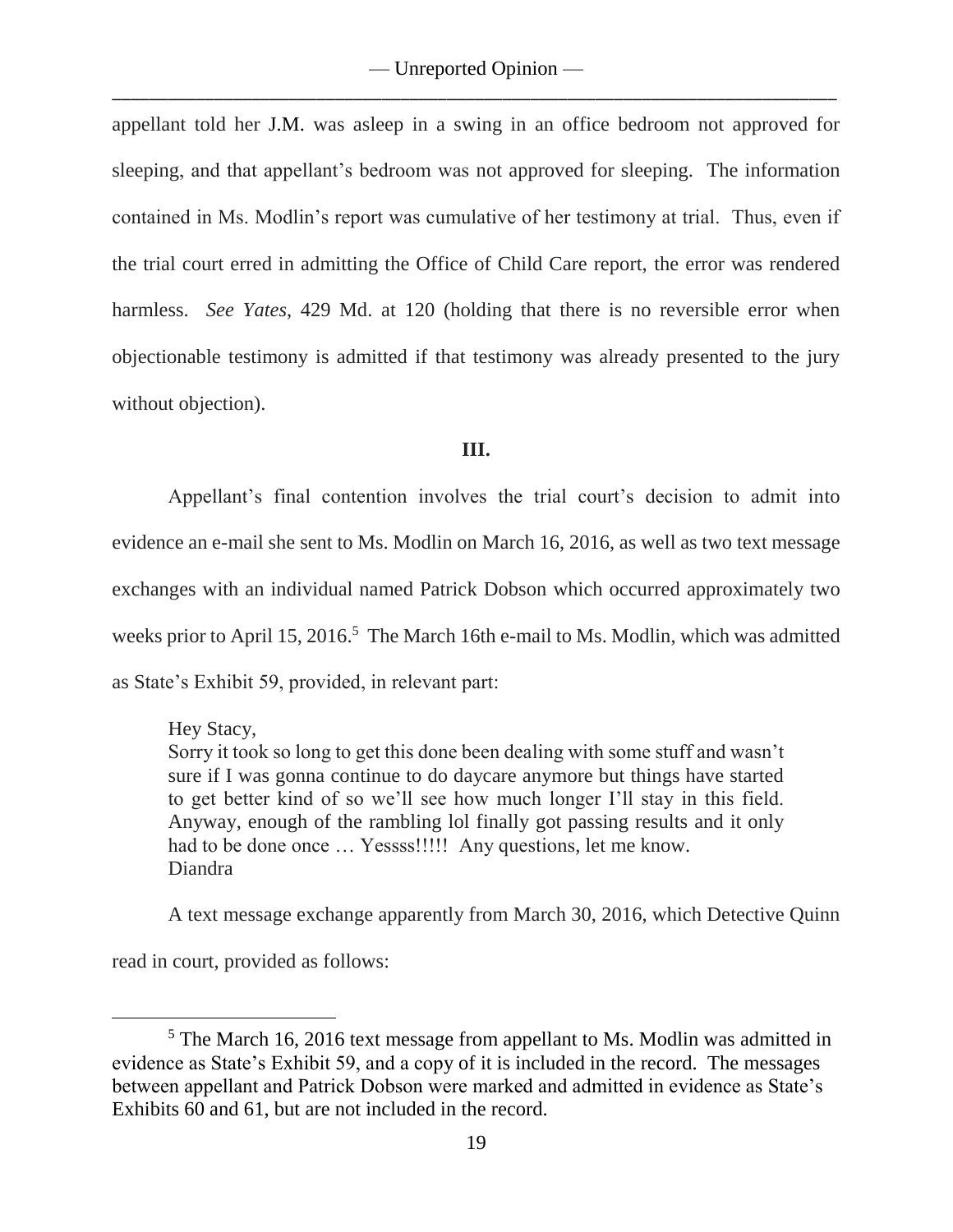The first one begins at 9:03 a.m., from a Patrick Dobson, I did not get a text from you. At 9:13 a.m., from Ms. Ward to Patrick Dobson, I have been busy and stressed out. I'm still -- I'm sorry, still busy. I'm trying to get things up and running by the weekend. I'm super exhausted, totally drained.

On 9:14 a.m. a response from Patrick Dobson to Ms. Ward, oh, okay. At 9:14 a.m. a response from Patrick Dobson to Ms. Ward, have a good day. At 6:13 p.m. Ms. Ward messages Patrick Dobson, how was your day.

Detective Quinn also read the following text message exchange between appellant

and Mr. Dobson from March 31, 2016:

First beginning at 10:30 a.m. from Patrick Dobson to Ms. Ward, fine thanks you.

At 10:30 a.m. from Ms. Ward to -- I'm sorry, yes, from Ms. Ward to Mr. Dobson, that's good, how's work?

At 10:31 a.m. from Mr. Dobson to Ms. Ward, work is going fine thanks for asking.

10:32 a.m. from Ms. Ward to Mr. Dobson, you're welcome.

10:32 a.m. from Mr. Dobson to Ms. Ward, how is your day going.

10:32 a.m. Mr. Dobson to Ms. Ward, I guess you still having a busy day as usual.

10:42 a.m. from Mr. -- I'm sorry, from Ms. Ward to Mr. Dobson, not good. 12:14 p.m. from Mr. Dobson to Ms. Ward, what erong.

At 12:14 p.m. Mr. Dobson corrects his spelling from E, erong, to what's wrong, W-R-O-N-G.

At 12:34 p.m. from Ms. Ward to Mr. Dobson, everything . . . I'm stressed out about daycare. I wish I could quit.

On 12 – I'm sorry, same date, 12:35 p.m. from Ms. Ward to Mr. Dobson, the kids aren't listening or following directions . . . I'm not getting paid . . . Kids aren't being picked up on time. I need a break away from here.

12:36 p.m. from Ms. Ward to Mr. Dobson, I'm tired of being alone, we barely talk, I feel like you are not interested anymore.

12:37 p.m. from Ms. Ward to Mr. Dobson, I don't have any pictures of you because they got deleted when my phone got replaced.

12:31 at 12:37 p.m. from Ms. Ward to Mr. Dobson, I miss you, I miss us.

(Transcript reformatted for clarity).

In ruling on the admissibility of these e-mails and text messages, the trial court

stated,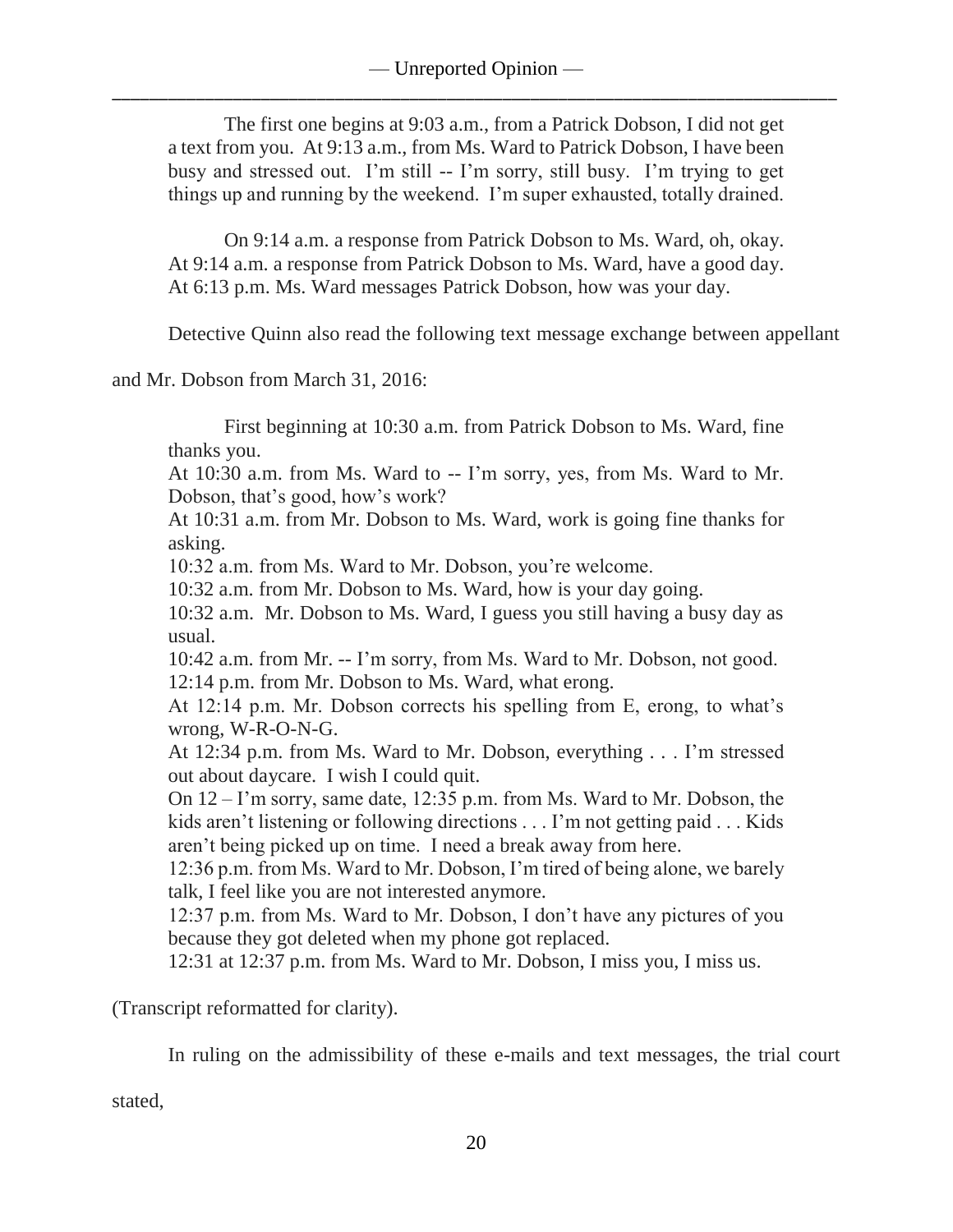And the Court certainly acknowledges it's a balancing test between probative value and the prejudicial effect. Certainly there is some prejudice to what the -- to any testimony that comes in against the defendant, but the Court has to take a balancing effect of what this testimony is going to be, and as the Court hears it now, the testimony is information that this defendant was not happy with her job, that doesn't make her a bad person, that doesn't make it a crime, and that she was having frustration in dealing with the children. At least that's kind of a summarization. I am not giving the exact testimony because I really haven't heard that. I only know about proffers.

But for right now the Court is going to allow, and after doing that balancing test, the Court is going to allow the testimony really because at this point it appears that this goes directly to state of mind, intent, and/or motive. That's not necessarily character. I mean certainly just because someone is unhappy with their job or not performing well doesn't necessarily mean that it is character evidence. And it is something that the Court -- or that the jury, who is the finder of fact, needs to look at in making that determination as to this defendant's either state of mind, intent, or motive, and certainly that circumstantial evidence, as the Court reviews the case law, may be used to show it.

So in applying the balancing test, the Court is going to find that the probative value, at least at this time, outweighs the prejudicial effect. I'm going to allow the testimony[.]

Subsequently, the trial judge reaffirmed his decision to permit the evidence, stating:

I believe that it is proper as it does address -- at least it's an issue for the jury to determine as to whether or not, you know, what the state of mind of the defendant was, or the intent, or the motive. I don't -- and when I apply the balancing test, I find that it is more probative than it is prejudicial. It's not really that prejudicial. It's she is frustrated with work. It's a fact -- it may be a fact that she is in fact frustrated with work, and it either directly or circumstantially goes to these other issues of intent, or motive, or state of mind.

Appellant argues that the trial court improperly admitted these exchanges as

character evidence in violation of Rule 5-404(b). That Rule provides, in relevant part, that

Evidence of other crimes, wrongs, or acts including delinquent acts . . . is not admissible to prove the character of a person in order to show action in conformity therewith. Such evidence, however, may be admissible for other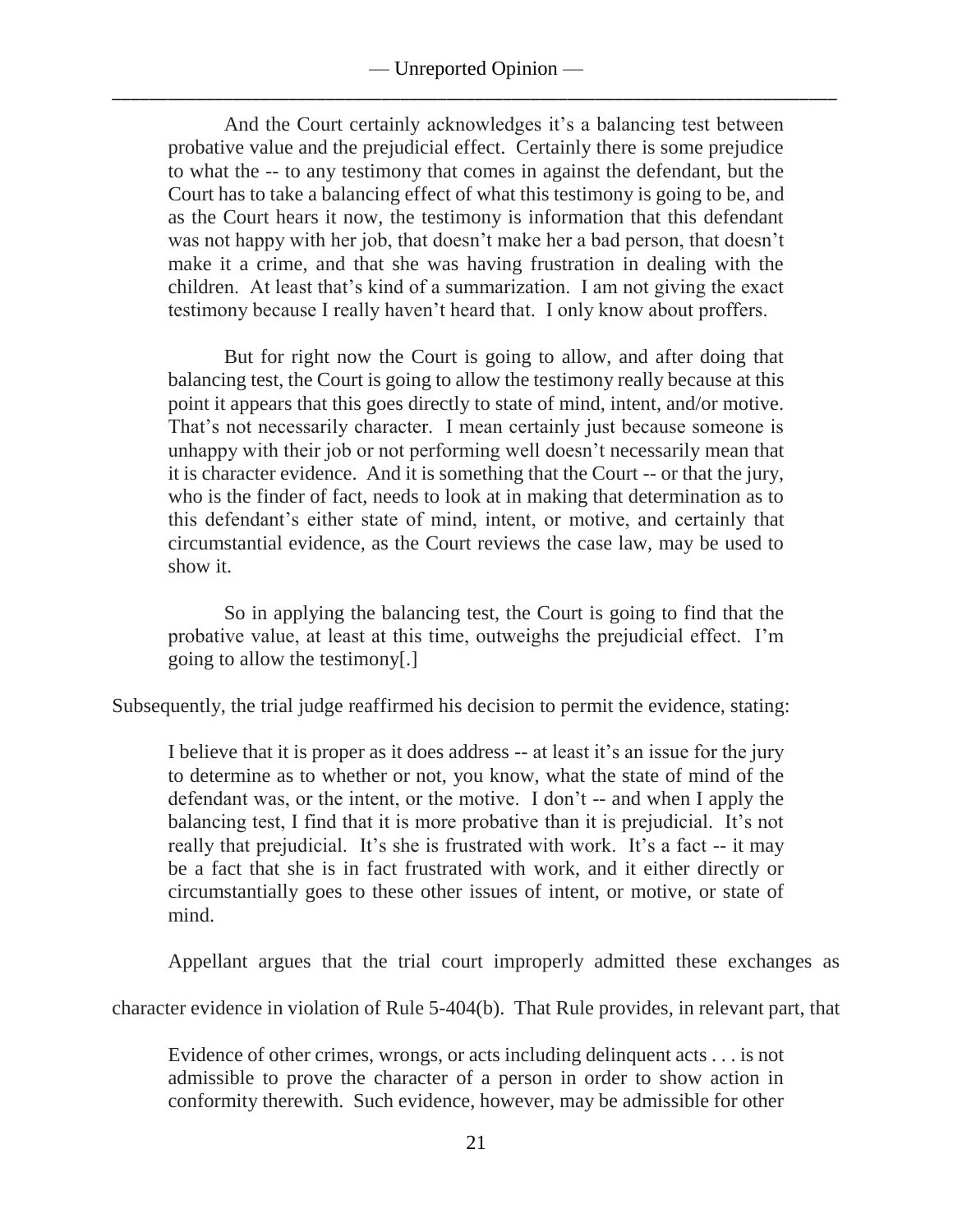purposes, such as proof of motive, opportunity, intent, preparation, common scheme or plan, knowledge, identity, or absence of mistake or accident.

To determine the admissibility of prior bad acts, a trial court must satisfy three separate

requirements.

The first required determination is whether the evidence fits within one or more of the stated exceptions to Rule 5-404(b). This is a legal determination that does not involve any exercise of discretion. The second requirement is that the trial court determine whether the defendant's involvement in the other act has been established by clear and convincing evidence. We review the trial court's decision to determine if there is sufficient evidence to support [its] finding. Lastly, the trial court must weigh the probative value of the evidence against any undue prejudice that may result from its admission. This determination involves the exercise of discretion by the trial court.

*Sifrit v. State*, 383 Md. 116, 133 (2004) (internal citations omitted).

Appellant argues that the trial court erred in admitting evidence of her e-mail and text message exchanges pursuant to the first and third requirements for 5-404(b)

admissibility. 6

 $\overline{a}$ 

A. The Evidence Fits Within One of the Stated Exceptions to Rule 5-404(b)

In challenging the admissibility of the e-mail and text messages, appellant claims that: 1) "state of mind" is not specifically mentioned in  $5-404(b)$ ; 2) the e-mail and text messages do not directly prove motive or intent; and 3) "the trial judge did not engage in

<sup>&</sup>lt;sup>6</sup> Although we recognize that a statement may constitute a prior bad act, we express doubt that these communications, which involved statements primarily related to appellant's dissatisfaction with her daycare business, constitute "bad acts" for purposes of Rule 5-404(b). *See Klauenberg v. State*, 355 Md. 528, 547-48 (1999) ("[E]ven though solicitation of prostitution is a crime in this state, a defendant's statement that he 'got a girl and had sex,' without any indication that the girl was a prostitute or an unwilling partner, did not necessarily constitute a crime or bad act."). Nevertheless, we assume, like the trial court, that the communications at issue here constituted "prior bad acts" for purposes of Rule 5-404(b).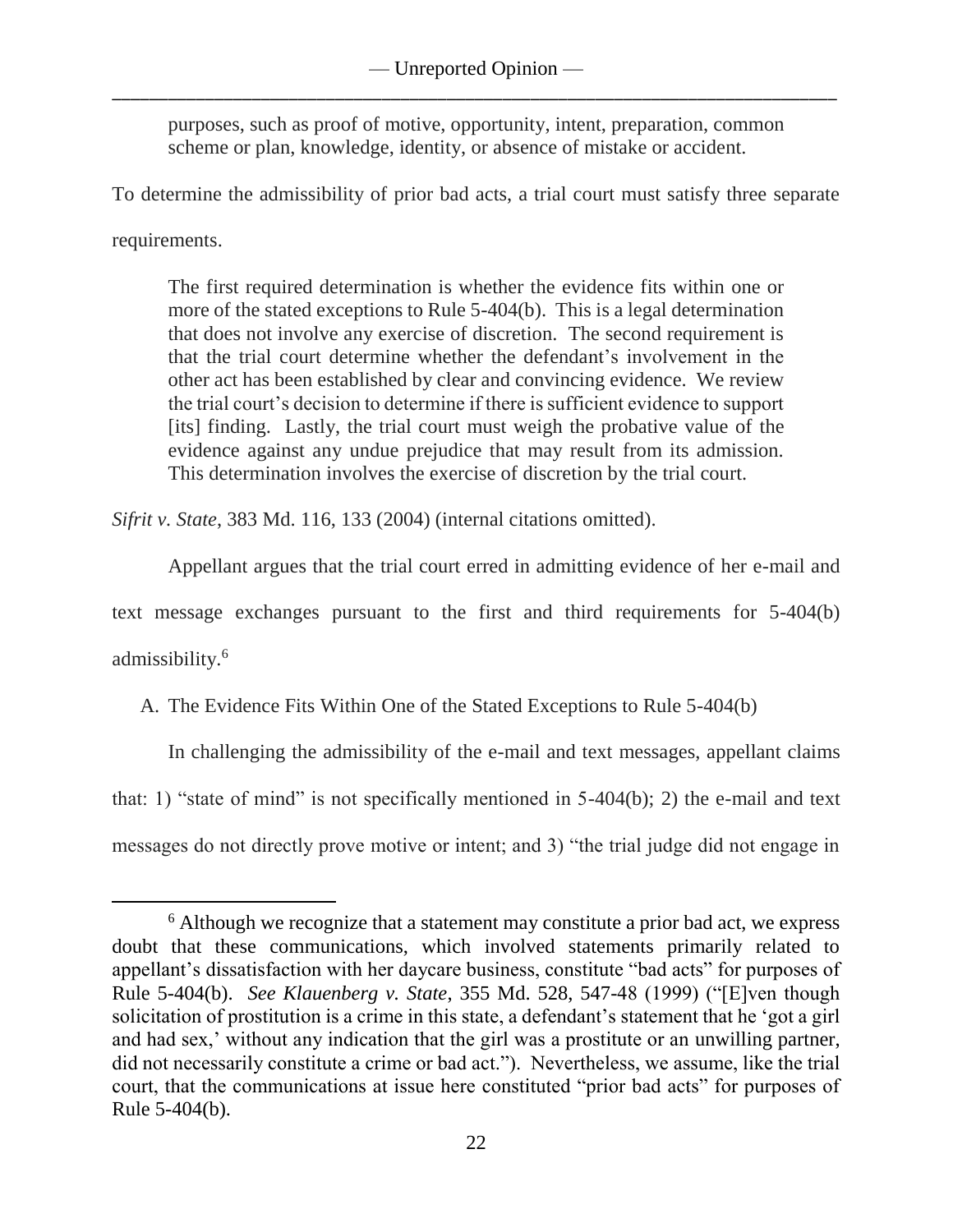the required three-step analysis under *State v. Faulkner*, [314 Md. 630, 634-35 (1989)], before determining that the messages could be admitted." We address each of these arguments in turn.

In her brief, appellant argues "'state of mind' is not included within the wording of Rule 5-404(b), which limits the use of evidence of other crimes, wrongs, or acts." Although the words "state of mind" do not appear in the Rule, the stated exceptions listed in Rule 5- 404(b) are not exhaustive. *Allen v. State*, 192 Md. App. 625, 652 (2010), *aff'd*, 423 Md. 208 (2011). Furthermore, the trial court used language that echoed the Rule when it found that the communications related to "what the state of mind of [appellant] was, or the intent, or the motive." The words "intent" and "motive" do appear in the Rule, and the State sought to introduce the e-mail and text messages to show appellant's mental state, which the rule expressly permits. *See Snyder v. State*, 361 Md. 580, 604 ("One of the purposes for which other crimes evidence may be admitted under Rule 5-404(b) is to prove motive. Motive is the catalyst that provides the reason for a person to engage in criminal activity."). Accordingly, we reject the notion that the court committed error because the words "state of mind" do not explicitly appear in the Rule.

Appellant next claims that "the messages indicating uncertainty about continuing with providing daycare and stress from operating a daycare business do not directly prove motive or intent." We disagree.

In *Jackson v. State*, this Court stated that

Motive is a recognized exception to the general rule against admission of other crimes evidence. The Court of Appeals has defined motive as the catalyst that provides the reason for a person to engage in criminal activity.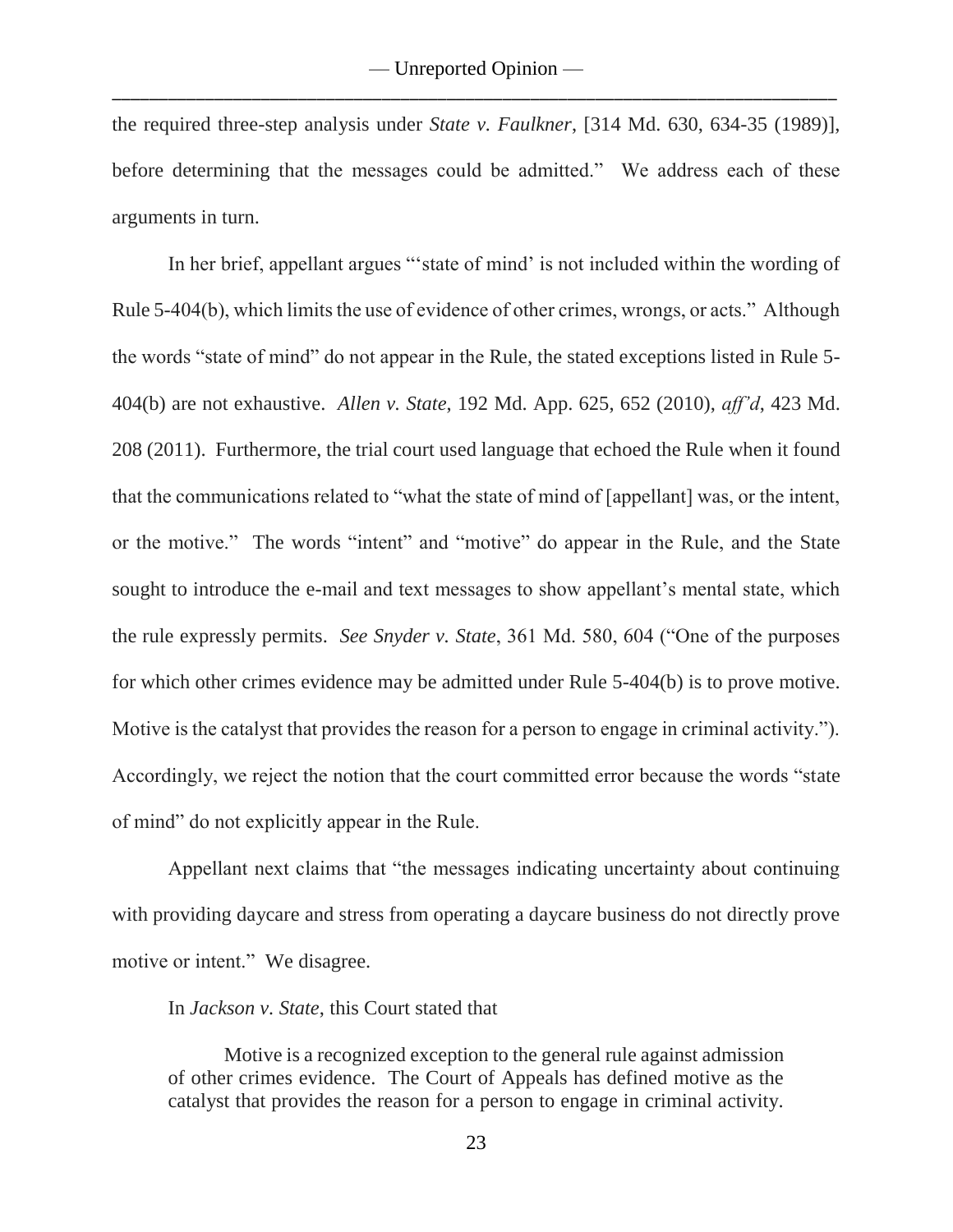To be admissible as evidence of motive, however, the prior conduct must be committed within such time, or show such relationship to the main charge, as to make connection obvious, . . . that is to say they are so linked in point of time or circumstance as to show intent or motive.

230 Md. App. 450, 459 (2016) (internal citations and quotation marks omitted). Here, the messages revealed appellant's stress associated with her daycare business, her desire to quit, and that she "need[ed] a break." The connection between the communications and the crimes charged is obvious here—several weeks before J.M.'s injury at her daycare business, appellant voiced stress and frustration related to that very business. Her communications are relevant to motive or intent.

Finally on this point, appellant claims that the trial court erred by failing to engage in the three-step process required by *Faulkner*, 314 Md. at 634-35. The three-step process appellant refers to consists of determining: 1) whether the evidence fits within one of the stated exceptions to 5-404(b); 2) whether the involvement in the prior bad acts is established by clear and convincing evidence; and 3) whether the probative value of the bad acts evidence is outweighed by any undue prejudice. *Id*. Our review of the record indicates that the trial court engaged in this three-step process. First, as stated above, the trial court found the evidence relevant to appellant's "state of mind . . . or the intent, or the motive." Next, because appellant does not dispute the authenticity or accuracy of her own communications, there was no issue concerning the "clear and convincing" evidentiary standard. Third, the court clearly engaged in weighing the probative value of the communications against any undue prejudice when the court stated "I find that [the evidence] is more probative than it is prejudicial. It's not really that prejudicial. It's she is